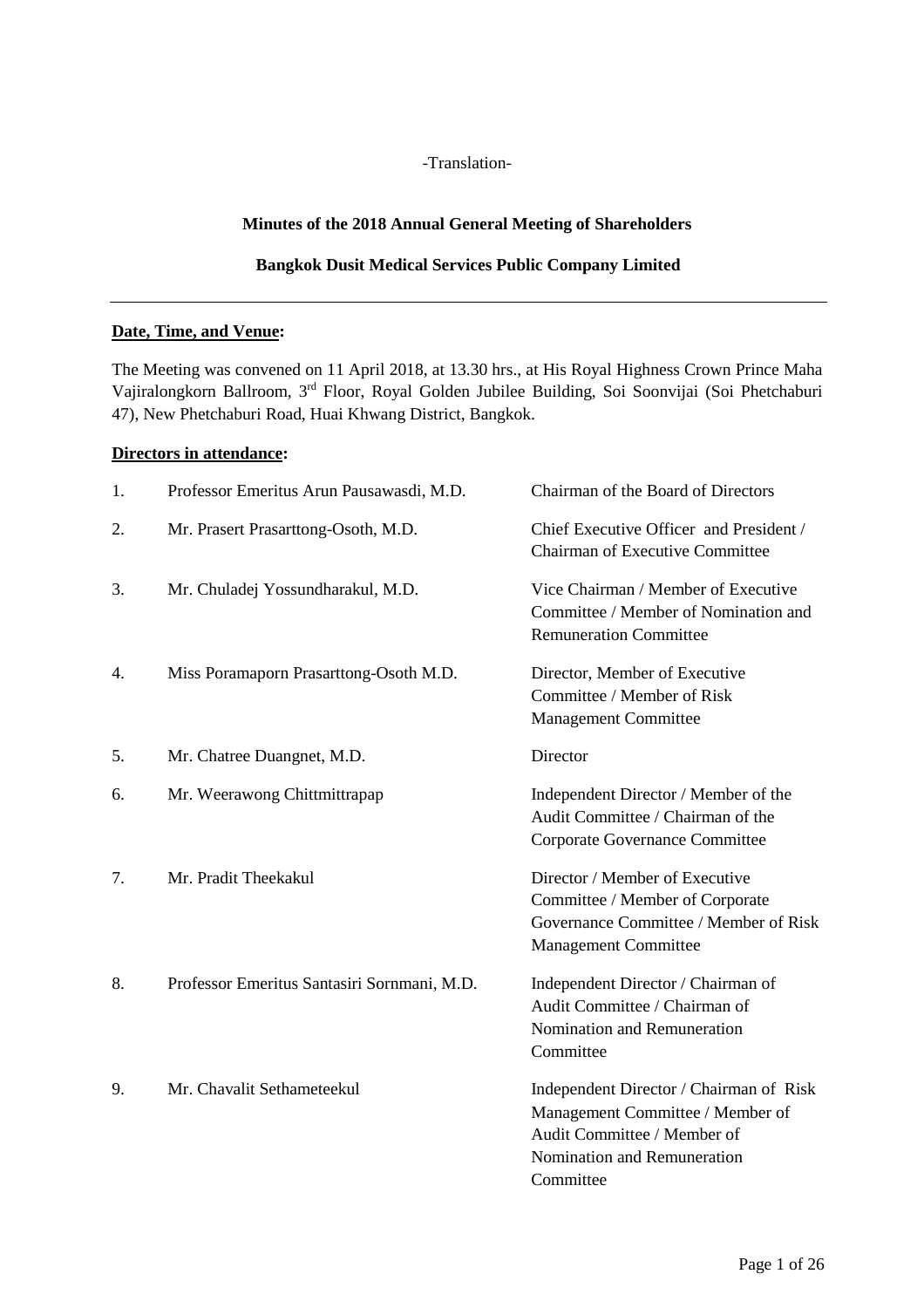| 10. | Mr. Sripop Sarasas                 | Director / Member of Risk Management<br>Committee / Member of Nomination and<br>Remuneration Committee / Member of<br>Corporate Governance Committee |
|-----|------------------------------------|------------------------------------------------------------------------------------------------------------------------------------------------------|
| 11. | Mr. Arsa Sarasin                   | <b>Independent Director</b>                                                                                                                          |
| 12  | Mr. Kan Trakulhoon                 | <b>Independent Director</b>                                                                                                                          |
| 13. | Mr. Thongchai Jira-alongkorn       | Director / Member of Executive<br>Committee                                                                                                          |
| 14. | Mr. Att Thongtang                  | Director                                                                                                                                             |
|     | Participants:                      |                                                                                                                                                      |
| 1.  | Mrs. Narumol Noi-am                | <b>Chief Financial Officer</b>                                                                                                                       |
|     | <b>Auditors: EY Office Limited</b> |                                                                                                                                                      |
| 1.  | Miss Kamontip Lertwitworatep       | Partner                                                                                                                                              |
| 2.  | Mr. Samran Taengcham               | Partner                                                                                                                                              |
| 3.  | Mr. Chawalit Chaluayampornbut      | Senior Manager                                                                                                                                       |

### **Preliminary proceedings:**

 Miss Kessara Wongsekate, Corporate Secretary (the "**Secretary**"), informed the Meeting that there were 1,631 shareholders attending the meeting in person and by proxy, representing 11,442,569,131 ordinary shares, equivalent to 73.8661 percent of the total issued shares of the Company. A quorum was thus constituted in accordance with Article 33 of the Articles of Association which provides that, at a shareholders meeting, unless otherwise prescribed by law, the presence of shareholders and/or proxies appointed by no less than 25 shareholders, holding the shares amounting to no less than one-third of the total issued shares in aggregate, is required to constitute a quorum.

 Professor Emeritus Arun Pausawasdi, Chairman of the Board of Directors, who presided as the Chairman of the Meeting (the "**Chairman**"), declared the Meeting duly convened, as well as introduced the directors, executives, and attendees who were representatives of the auditors and the legal advisors, and delegated the Secretary to clarify the procedures for voting.

The Secretary stated that, to ensure that the Meeting is conducted in compliance with good corporate governance principles with respect to voting in meetings, the Company informed the Meeting of the procedures for voting and counting of the votes as follows:

- 1) For voting in the Meeting, a shareholder will have the number of votes equivalent to the number of shares he/she holds in the Company, whereby one share is equivalent to one vote.
- 2) In the interests of expediting the process for each agenda item, with respect to voting on all agenda items, the Company will inquire if a shareholder wishes to vote against or abstain from voting, such shareholder will mark under 'against' or 'abstain' on his/her ballot card with his/her signature affixed on the ballot card on each occasion, and raise his/her hand to signal to the staff to collect the relevant ballot card for the purpose of vote counting. The Company will deduct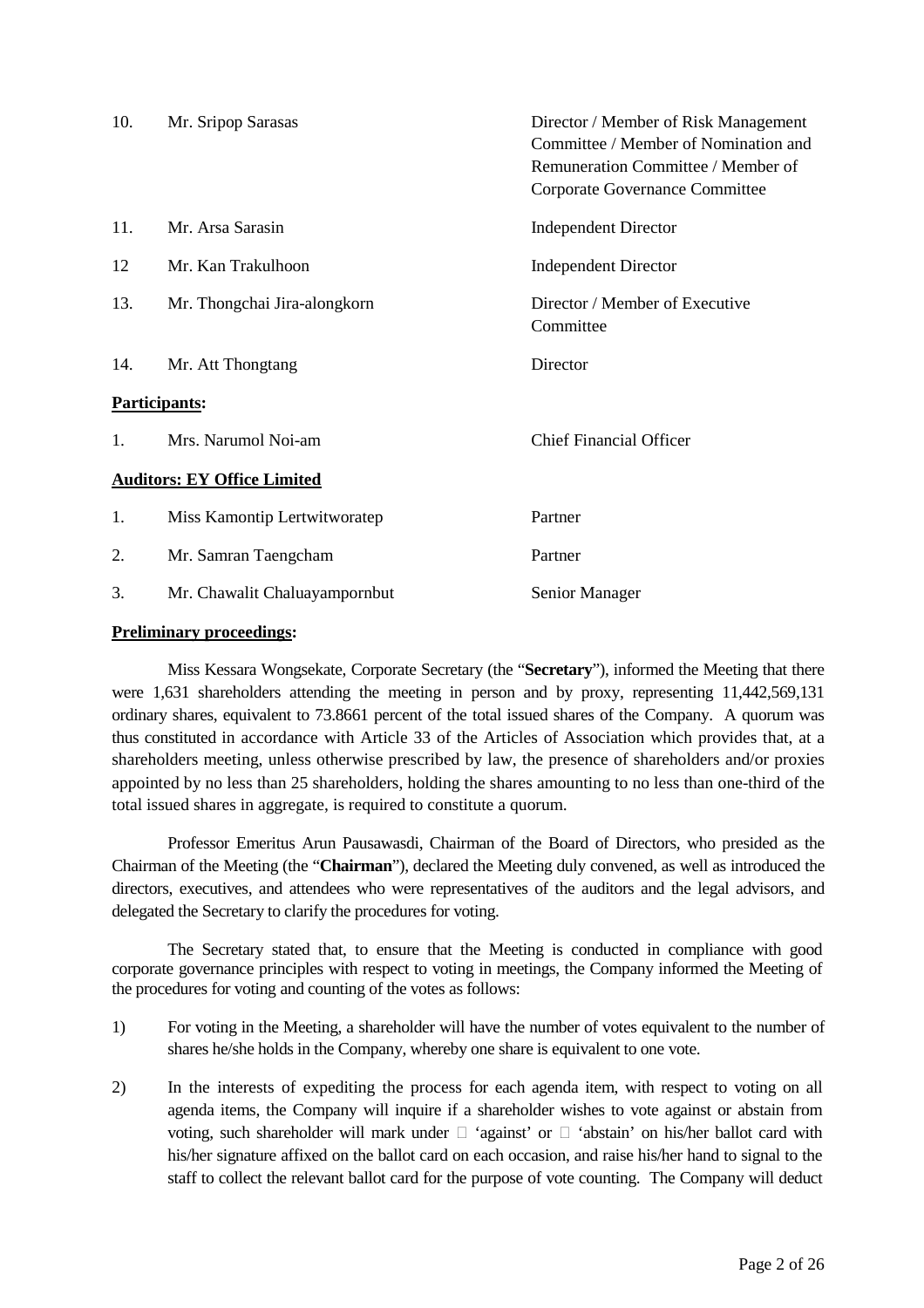the votes of against or abstention from the total number of votes and the remaining number will be treated as votes of approval of that agenda item.

Agenda Item 5 deals with the appointment of directors in replacement of the directors who are due to retire by rotation. To be in compliance with the best practice in convening a shareholders' meeting, voting on the appointment of directors will be on an individual basis. For the counting of votes on the appointment of each director, the Company will deduct the number of ballots with a vote of against or abstention from the total number of votes. The remaining votes shall be considered as votes in favour. For the purpose of transparency, the Company shall collect all ballots. A shareholder who votes in favour of each agenda item shall keep his/her ballots and return them to the Company's staff after the voting on the appointment of the last director. In the interest of convenience and expediency, the Company's staff will individually collect the ballots from each shareholder.

3) A ballot that is filled with more than one mark in the space provided or a ballot that casts a vote expressing a conflict of intent; or a ballot with a vote that has been crossed out without a signature thereon; or a ballot on which there are votes cast in excess of the permitted number of votes on a ballot, shall be considered invalid.

In this regard, a shareholder who wishes to amend his/her vote on the voting ballot should cross out the existing vote on the voting ballot and affix his/her signature thereto. Any vote cast in a different manner from those specified above shall be considered void.

- 4) A shareholder or a proxy who wishes to leave the Meeting before the Meeting is adjourned is requested to submit their ballots to the staff in advance before he/she leaves the meeting room. Nevertheless, the Company will deduct the number of shares of such shareholder attending the meeting in person or by proxy from the total number of shares represented at the Meeting once he/she leaves the meeting room before the meeting is adjourned.
- 5) Before casting a vote on each agenda item, the Chairman will allow the persons attending the Meeting to raise questions relevant to that agenda item as appropriate. The shareholders or proxies who wish to raise questions are requested to state their names and surnames before raising questions or expressing opinions on each occasion.
- 6) If a shareholder has questions which do not relate to or are irrelevant to the agenda item being considered, the shareholder should raise those questions during the agenda item for other matters at the end of the Meeting. Questions raised or opinions expressed should be concise and should not be repetitive in order that other shareholders will be able to exercise their rights.

 To ensure that the Meeting was conducted in compliance with good corporate governance principles, the Company delegated Miss Thitawan Thanasombatpaisarn, the Legal Advisor from Weerawong, Chinnavat & Partners Limited to act as a voting inspector.

 The Chairman gave the shareholders an opportunity to ask for further information relating to the voting procedures. No shareholders raised any questions.

 As no shareholders asked for further information, the Chairman additionally informed the Meeting that, in the 2018 Annual General Meeting of Shareholders, the Company gave the shareholders an opportunity to propose matters which were considered beneficial and appropriate to be an agenda item in advance for this Meeting, as well as to nominate a person who is knowledgeable, competent, and qualified for appointment as a director from 1 December 2017 to 15 January 2018. The guidelines for matter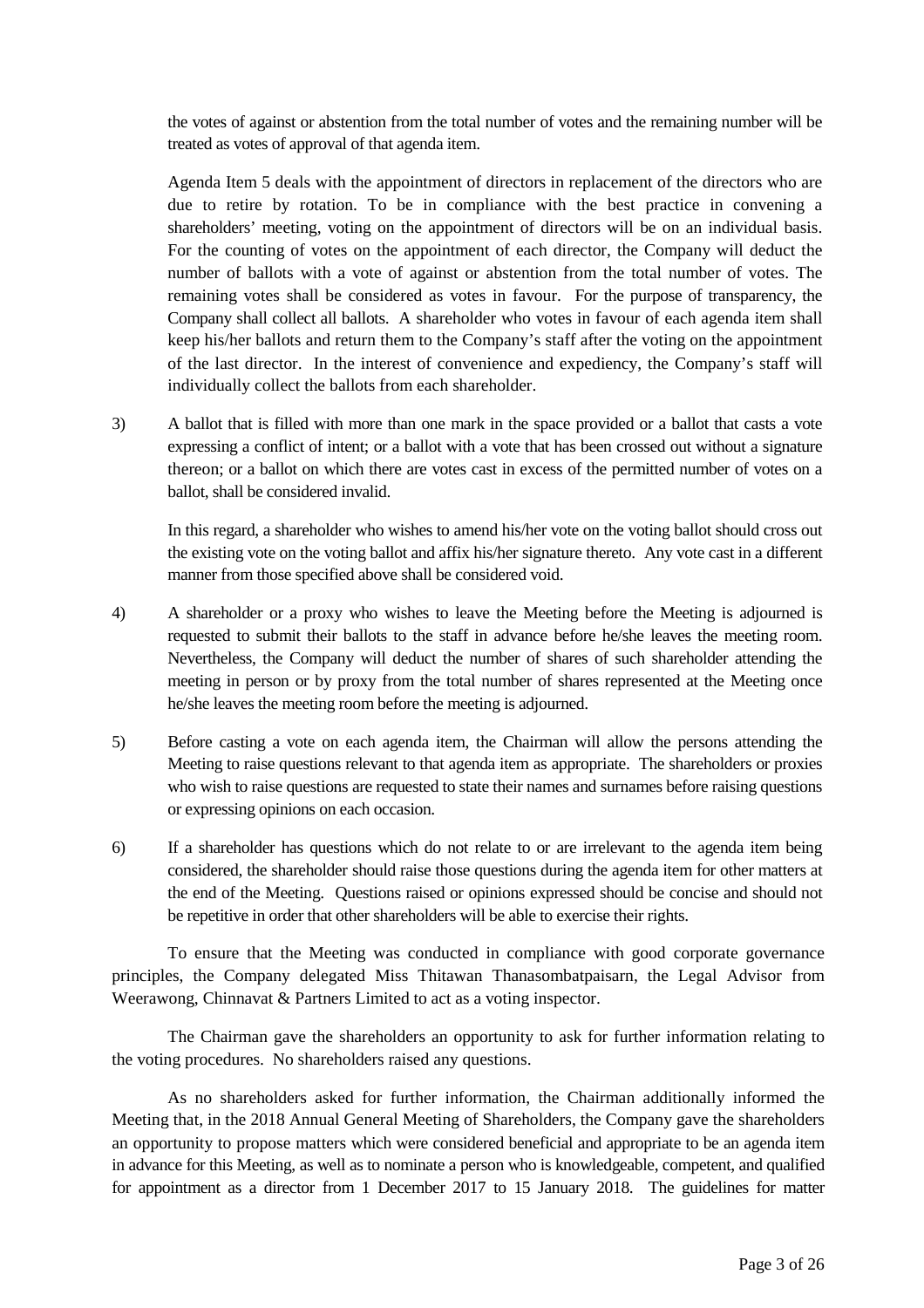proposals were posted on the Company's website. By the end of the given period, no shareholder proposed any matter in advance in order for the Board of Directors to consider and add it to the list of agenda items for this Meeting, and there was no nomination of other qualified persons for appointment as directors.

The Chairman delegated Mr. Weerawong Chittmittrapap, Independent Director and a member of the Audit Committee, to act as the meeting facilitator (the "**Facilitator**") with regard to the following agenda items:

# **Agenda Item 1 To consider and certify the minutes of the 2017 Annual General Meeting of Shareholders, convened on 12 April 2017**

 The Facilitator proposed that the Meeting certify the Minutes of the 2017 Annual General Meeting of Shareholders which was convened on 12 April 2017, the details of which were set out in the copy of the Minutes of the Meeting delivered to the shareholders together with the notice calling this Meeting.

 The Facilitator gave the Meeting an opportunity to raise questions or propose amendments to the Minutes. As no shareholders raised any questions or proposed any amendment to the minutes, the Facilitator requested the Meeting to vote on this agenda item.

 The Secretary informed the Meeting that the resolution on this agenda item shall be passed by a majority vote of the shareholders attending the Meeting and casting their votes.

**Resolution:** After due consideration, the Meeting resolved to certify the minutes of the 2017 Annual General Meeting of Shareholders which was convened on 12 April 2017 without any amendment, in accordance with the following votes:

|                 | No. of votes   | Percentage* |         |
|-----------------|----------------|-------------|---------|
| Approved        | 11,487,870,737 | votes       | 99.9993 |
| Disapproved     | 80,000         | votes       | 0.0007  |
| Abstained       | 9,938          | votes       |         |
| Invalid ballots | 0              | votes       |         |

*Remark:* \* The percentage is calculated based on the total number of votes of the shareholders attending the meeting and casting their votes.

### **Agenda Item 2 To acknowledge the Company's performance for 2017**

 The Facilitator asked Mr. Prasert Prasarttong-Osoth, M.D., Chief Executive Officer and President, and Chairman of Executive Committee, to report the Company's operational results for the year 2017 to the Meeting.

Mr. Prasert Prasarttong-Osoth, M.D., Chief Executive Officer and President, presented an overview of the Company for the year 2017 as follows:

### **The Overview of the Company**

• As at 31 March 2018, the Company had a total of 45 operational hospitals within its network, totaling 8,015 beds comprises 43 hospitals in Thailand and two hospitals in Cambodia, with three additional hospitals that will hold 355 beds still under construction. The network consists of a total of 48 hospitals with 8,370 beds, as well as a BDMS Wellness Clinic.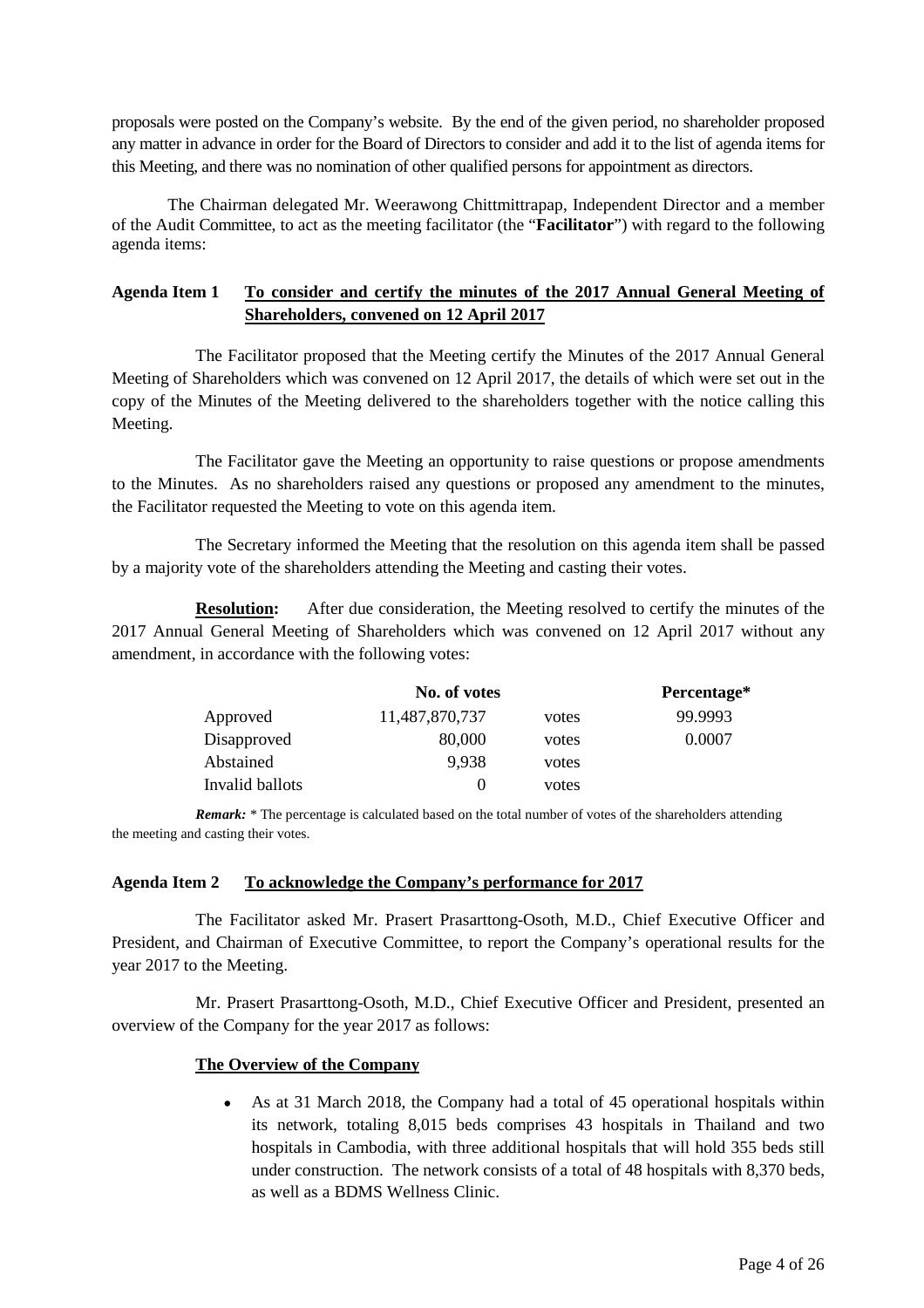• The Company and five other groups of world-class large hospitals are ranked based on their market capitalization as at 31 March 2018, the following can be deduced: HCA (USA) was ranked highest at USD 34,116 million, followed by IHH (Malaysia) at USD 12,795 million, Universal Health Services (USA) at USD 11,050 million, Ramsay (Australia) at USD 9,656 million, respectively, and BDMS (Thailand) was third ranked at USD 11,847 million.

Furthermore, if the world-class large hospitals are ranked by the number of beds, as at 31 March 2018, the Company, with its 45 hospitals and a total of 8,015 beds, is also ranked in fifth place. The first ranked, with the greatest number of beds is HCA (USA), with its 179 hospitals and a total of 46,738 beds, followed by Universal Health Services (USA), with its 350 hospitals and a total of 29,357 beds, third ranked is Ramsay (Australia), with its 221 hospitals and a total of 25,000 beds, and the fourth is IHH (Malaysia), with its 52 hospitals and a total of 10,000 beds, respectively.

### **Medical Advancements**

• The Company has enhanced the efficiency of its advanced health care provision to be in accordance with even higher standards in striving to build a Center of Excellence Network (CoE). The Company focuses on improving the potential of each hospital in its CoE Network to ensure that all hospitals offer extensive clinical care in accordance with the internationally-accepted standards issued by Joint Commission International (JCI) and collaborating with the world's leading medical institutions in order to raise its standards to be on a par with international standards. Currently, the Company has 10 CoEs, namely:

| 1) Bangkok Hospital (Head Office) | 2) Samitivej Sukhumvit Hospital |
|-----------------------------------|---------------------------------|
| 3) Samitivej Sri Nakarin Hospital | 4) Phyathai 2 Hospital          |
| 5) Bangkok Hospital, Phuket       | 6) Bangkok Hospital, Chiang Mai |
| 7) Bangkok Hospital, Udon         | 8) Bangkok Hospital, Pattaya;   |
| 9) Bangkok Hospital, Rayong       | 10) Royal Phnom Penh Hospital   |

- The emergency helicopters (Sky ICU) function as the key mechanism for the promotion of the operation of the network hospitals that are CoEs and link the CoEs even more closely in a speedy manner in the interests of achieving the synergy that enhances excellent results in providing comprehensive patient treatments. Currently, the Company has 2 Sky ICUs and 1 passenger aircraft, using this mobile emergency system as a means of transportation and treatment for patients of the hospitals under BDMS. The Sky ICUs enhance the potential of rapid transportation and treatment of patients by air, in the country and overseas, and patients are also transported by boat between Pattaya, Samet Island, Samui Island, and Pha-ngan Island.
- The Company has established the BDMS Wellness Clinic, a project of preventive healthcare services, offering a full scope of wellness services. This project focuses on the promotion of wellness and longevity of the customers.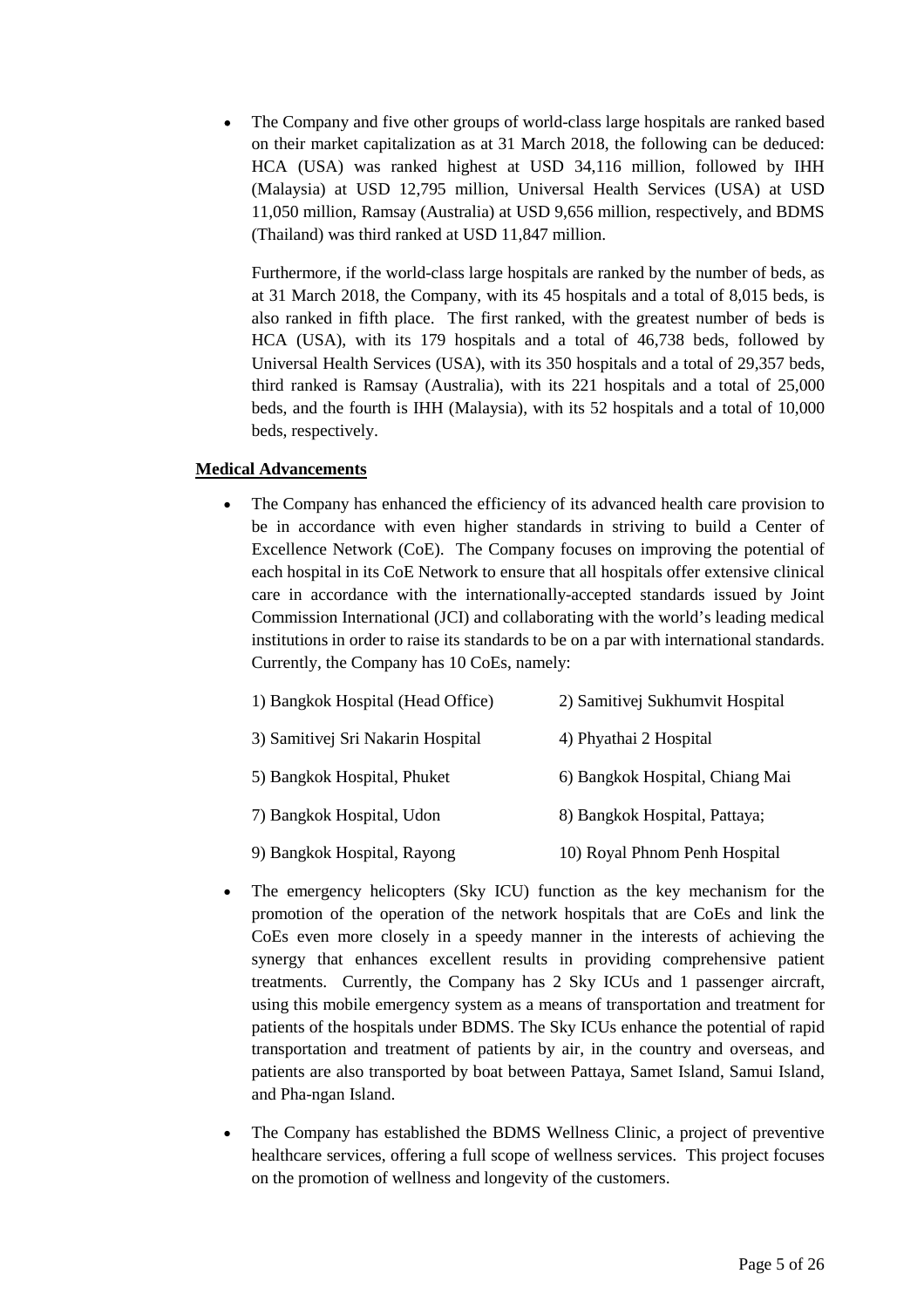- Wattanosoth Hospital has adopted the Precious Radiation Therapy to apply to radiotherapy. It is a new dimension of irradiation called Radiosurgery. The technology used is called "EDGE", a radiosurgery system with precision, velocity, and safety, which is specific to each type of cancer, sparing adjacent organs from potential side effects.
- The Company has introduced GI Motility Unit together with the technology used in the examination of the digestion system to prevent cancer. GPS may be further utilized in surgery using endoscopic cameras in the interests of precise detection.
- Bangkok Hip Joint & Knee Joint Center, Bangkok Hospital, has developed new techniques for hip osteoarthritis treatment with "Direct Anterior Approach Total Hip Replacement Surgery", a surgical technique by means of Bikini Incision, which requires an incision to be made at the front hip and not to detach any of the muscles of the hip joint. This approach results in less pain, allows ease of movement, and involves minimal complications.
- The Surgery Center, Bangkok Hospital, has opened the weight loss service for the patient having obesity and complication diseases by means of laparoscopic surgery using Minimally Invasive Surgery (MIS). This is operated by laparoscopic surgery to reduce stomach's size or by angiography which will help reduce the risk of the diseases stemming from the obesity enabling wellness and longevity of life.
- The Dental Center, Bangkok Hospital, has adopted Computer Guided Implant Surgery, a dental implant technique which allows precision when carrying out dental surgery. In addition, the Company has developed the Dental Center to match international standards, on the level of Europe and the United States, adopting new technologies to attain success without incurring excessive costs.
- The hospital has established the Trauma Center in Nakhon Ratchasima, with the cooperation of physicians and other agencies in Thailand and worldwide. This aims to educate, give medical training, and provide care for those who are handicapped as a result of accidents, of which the number is high each year, in order that they may recover as completely as possible.

# **Medical Cooperation**

• The Company collaborates with Oregon Health & Science University (OHSU) and has established the BDMS-OHSU International Health Alliance, to strive to become an international-level center and develop a center for medical excellence in every aspect, such as occupational health, pediatrics, rehabilitation, clinical simulation and preventive cardiology in the Asia-Pacific Region.

### **Network Expansion**

• Paolo Medic Co., Ltd., a subsidiary in which the Company holds 99.99 percent of shares, has merged with Paolo Kaset Hospital, formerly called Mayo Hospital, located on Phaholyothin Road, Chatuchak District. The merger was completed on 18 January 2017. It is the  $44<sup>th</sup>$  hospital under BDMS network, comprising 162 beds, with high potential for business growth and a good location, which qualified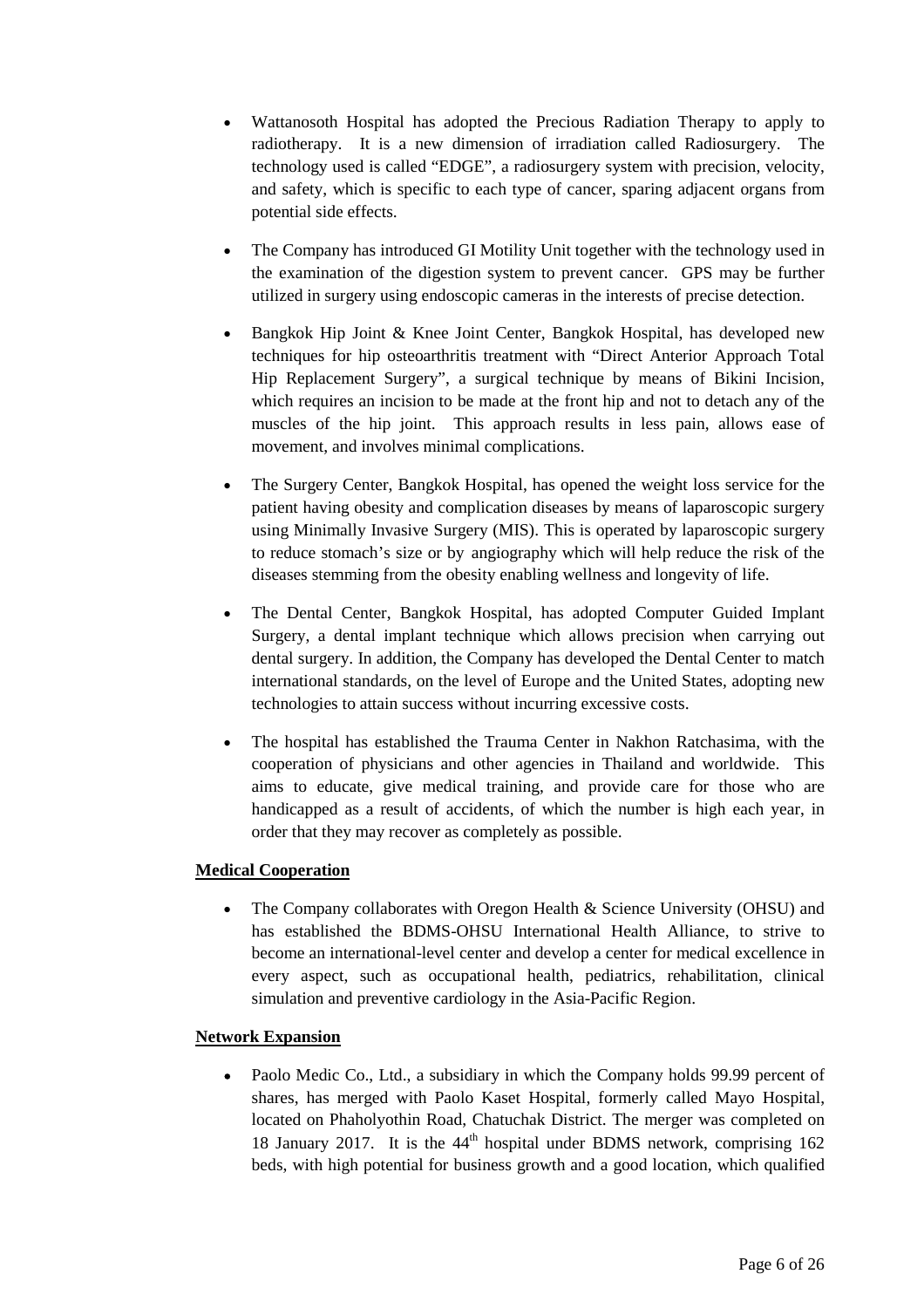as Referral Network Hospital with the affiliated hospitals and was registered as a social security hospital in 2018.

• Bangkok Hospital Surat Co., Ltd., a subsidiary of the Company, which officially opened for service on 1 June 2017, is located in Muang District, Surat Thani Province. It is the  $45<sup>th</sup>$  hospital under BMDS, comprising 150 beds with the first 31 beds in service during its soft opening.

### **Hospitals under Construction**

- The Company has established Bangkok Hospital, Chiang Rai, comprising 80 beds, located on Phaholyothin Road (Chiang Rai - Mae Chan), Muang District, Chiang Rai Province. This hospital is expected to commence its commercial operations by 2018.
- The Company has established Phoenix Hospital, which is not yet an official name, comprising 175 beds, located near Bangkok Hospital (head office), and is expected to commence commercial operations in 2019. It is the Company's intention to develop the hospital to meet the standards equivalent to those hospitals in Europe and the United States, with a focus on foreign patients.
- The Company plans to develop an international hospital of 100 beds, located in the vicinity of Bangkok Hospital (head office). It is expected to commence commercial operations in 2020. In the meantime, the Company is in the process of obtaining the required permit(s), with objectives to provide services for patients coming from Myanmar and countries in the Middle East.

# **Awards**

- The Company has won "Thailand's Top Corporate Brand Values 2017" in the medical industry for three consecutive years, with the brand value of THB 255,714 million, from the Faculty of Commerce and Accountancy, Chulalongkorn University, who organized the award ceremony for the companies listed on the Stock Exchange of Thailand with the highest brand value in every industry in Thailand for the year 2017. On this occasion, represented by the Chief Executive Officer Group 1, Miss Poramaporn Prasarttong-Osoth, M.D. received the award from Prof. Bundhit Eua-Arporn, the Dean of Chulalongkorn University.
- Bangkok Hospital (Head Office) received three awards at Thailand ICT Excellence Awards 2017, organized by the Thailand Management Association (TMA), i.e. 1) Excellence Award in the Core Process Improvement Project, for preparation of E-Clinical Documentation on Core Process Improvement Project; 2) Excellence Award in Innovation Project for Health Passport System; and 3) Distinguished Award in Business Sustainability Project for the inter-hospital information exchange system or B-Exchange.
- The Company received an excellence award in Investor Relations for Best in Sector: Healthcare from IR Magazine Awards-South East Asia 2017, organized by IR Magazine in Singapore. The award is given to listed companies with distinction in investor relations and acknowledged by investor institutions in ASEAN region.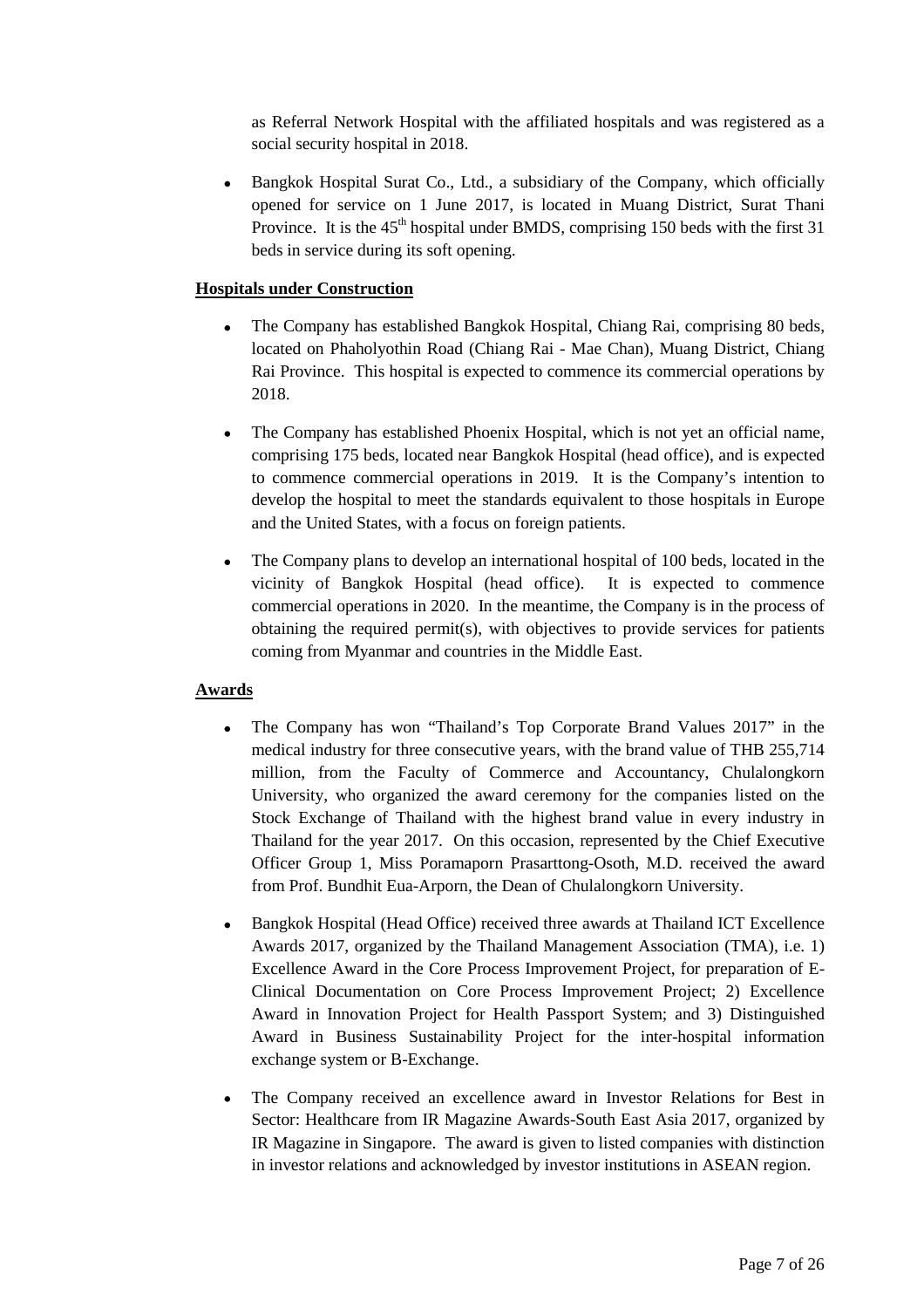### **Social Responsibility**

- The Company focuses on providing care for children with special needs, by collaborating with foundations in providing treatment and care for those children with an illness or disability in order that they may live a quality life and grow up to be good citizens.
- The Company was the title sponsor for the "BDMS Bangkok Marathon 2017" under the concept of "Running is Medicine", the objective of which was to encourage everyone to enjoy exercising and playing sports.
- The Company collaborates with the monks and local administration of Mandalay in establishing Shwe Yatu Tipitaka Cakkhupala Eye Hospital with an aim to provide optical diagnosis services, including lens replacement surgery for patients with cataracts, by a team of ophthalmologists from the Company and Oregon Health and Science University.
- BDMS Alarm Center collaborates with the Ministry of Public Health, the Kingdom of Bhutan, to provide training and workshops for physicians and nurses at the Helicopter Emergency Medical Services (HEMS) of BDMS Alarm Center.
- BNH Hospital in the BNH Get and Give Project is an initiative focusing on activities that will benefit society on a sustainable basis and creating awareness for the general public, with respect to the environment (Heal the World), helping humanity, and promoting health and education.
- "Life-changing Surgery Project" of Samitivej Funds (New Life), treating scoliosis.
- The Paolo Hospital network, collaborating with Green Health Project and One Love the Foundation, organizes "One Love for One Life Project". The Executive Committee, the employees from Paolo-Phayathai network, and the Bangkok Hospital network collaborate in the "Construction of 12<sup>th</sup> School Building Project" at Mae Salid Luang School, Baan Krey Kee Branch, Tak Province.

The Facilitator gave the Meeting an opportunity to raise questions.

Mr. Warun Trakulpadechkrai, a shareholder, asked the following questions.

1. Please clarify whether the improvement and operation of services of the BDMS Wellness Clinic were carried in accordance to the plan specified by the Company. Was there any delay? If there was, please explain the reasons thereof. How long will it take for the Company to reach the break-even point after the operation of the BDMS Wellness Clinic?

2. Was the construction of the hospitals carried out in accordance with the plan specified by the Company? In case of a delay, are there any impacts to the income of the Company?

 The Facilitator asked Mr. Prasert Prasarttong-Osoth, M.D., Chief Executive Officer and President, to respond.

 Mr. Prasert Prasarttong-Osoth, M.D., Chief Executive Officer and President, explained that the improvement and operation plan of BDMS Wellness Clinic was carried out as specified in the plan of the Company. Once BDMS Wellness Clinic is opened, it is estimated that the Company would reach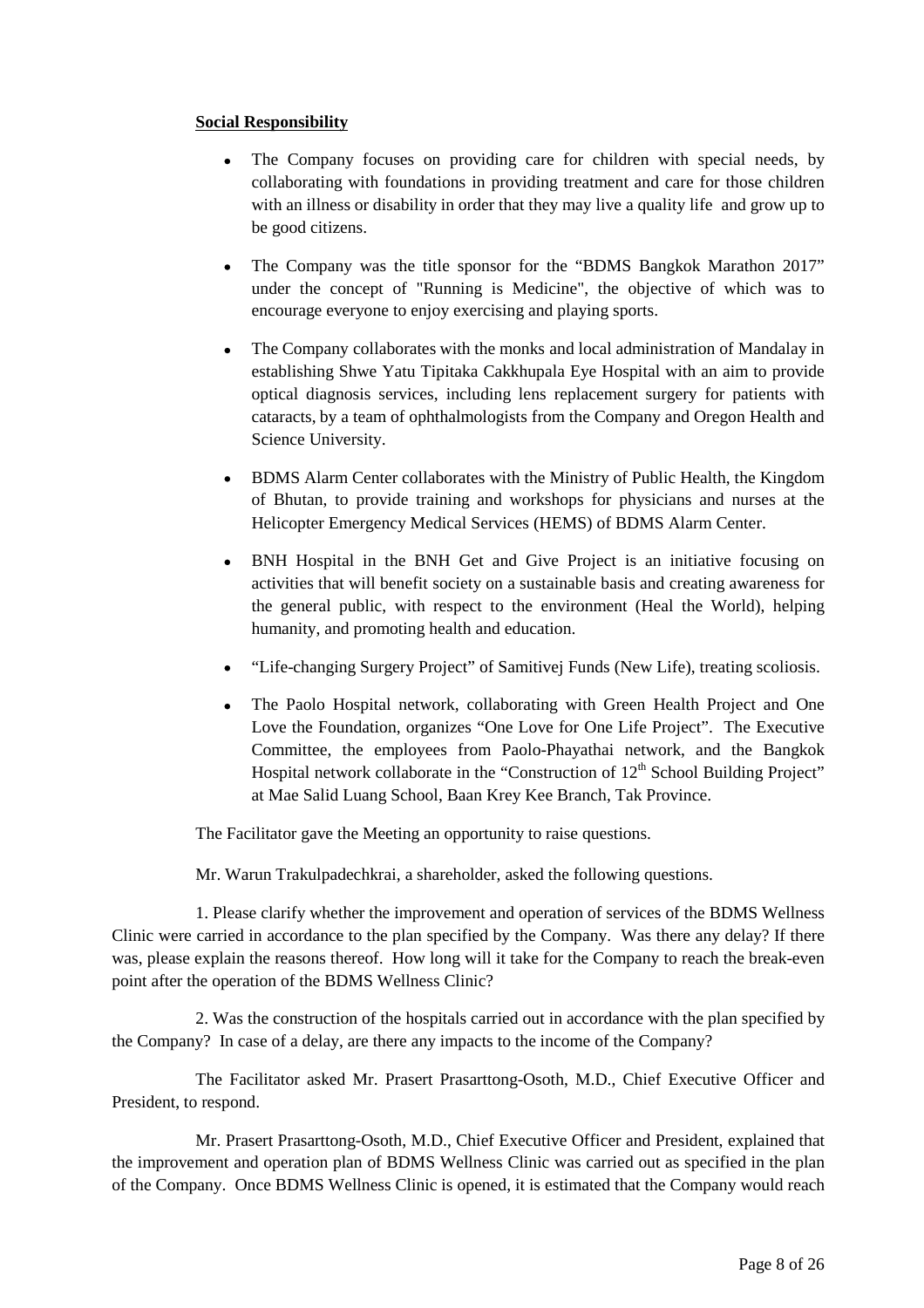the break-even point by the end of 2019. Mr. Prasert Prasarttong-Osoth, M.D., further clarified that in the acquisition of the property for the BDMS Wellness Clinic, the Company received 2 buildings on the property: a hotel building of 330 rooms and a building for the BDMS Wellness Clinic. As a result, the Company was only required to invest in building improvement and medical equipment.

 As for the hotels under construction, the construction was carried out in line with the plan specified by the Company. Furthermore, the hospitals in the group did not incur losses. Therefore, the construction of 3 additional hospitals did not have any impact on the income of the Company.

 Ms. Duanghathai Jenjaiwit, a shareholder, asked whether the use of the Sky ICU would cause noise pollution to the nearby communities. According to her observation, the Sky ICU would mostly be used during night time.

 The Facilitator asked Mr. Prasert Prasarttong-Osoth, M.D., Chief Executive Officer and President, to respond.

 Mr. Prasert Prasarttong-Osoth, M.D., Chief Executive Officer and President, clarified that the Company was aware of the problem and the problem was fixed by moving the heliport from the rooftop of the 7-storey building to the rooftop of the 16-storey building that was much higher than residential buildings. As a result, the noise pollution is lessened. Patients were transported at night time mostly because it was a matter of emergency or a matter of life and death and they had to receive urgent treatment at night. Therefore, it was necessary to transport patients to the hospital.

Mr. Siriwat Woravetvuthikun, a shareholder, asked the following questions.

1. How many lawsuits did the members of Life Privilege Club file against the Company? On how many lawsuits did the court render judgment? In how many lawsuits was the Company the prevailing party or the non-prevailing party? How long would it be until the cases were final?

2. If the court rendered judgment that the Company be the non-prevailing party, did the Company have to reserve funds of THB 4,000 million?

 The Facilitator clarified that the lawsuits were filed as a result of a different understanding of law. The Company was advised by the Legal Advisor that the Life Privilege Club Program constituted insurance and should the Company continue the program, it would be unlawful and against the law. Since it was considered insurance, the Company, then, had to terminate the program. Some members filed lawsuits against the Company on the program contract. There were approximately 20 cases filed against the Company and the court rendered judgments on some cases. The result of judgment can be classified as follows: 1) the Company can continue the program in the same format; 2) if the Company was unable to continue the program, the Company had to pay compensation to the members. The Facilitator could not give information regarding the appeals considering that the lawsuits were pending consideration and it might affect the cases of the Company.

 However, this matter was not related to allocation of reserves. According to the accounting standards, the reserve had to be allocated in case that it was an insurance. If the program was considered a contract of insurance, it would be unlawful. As a result, the Company could not continue the program and no reserve was required. However, this matter required a court judgment. If the court rendered that the Company could continue the program, it meant that the program was not a contract of insurance. If the program was not a contract of insurance, no reserve was required.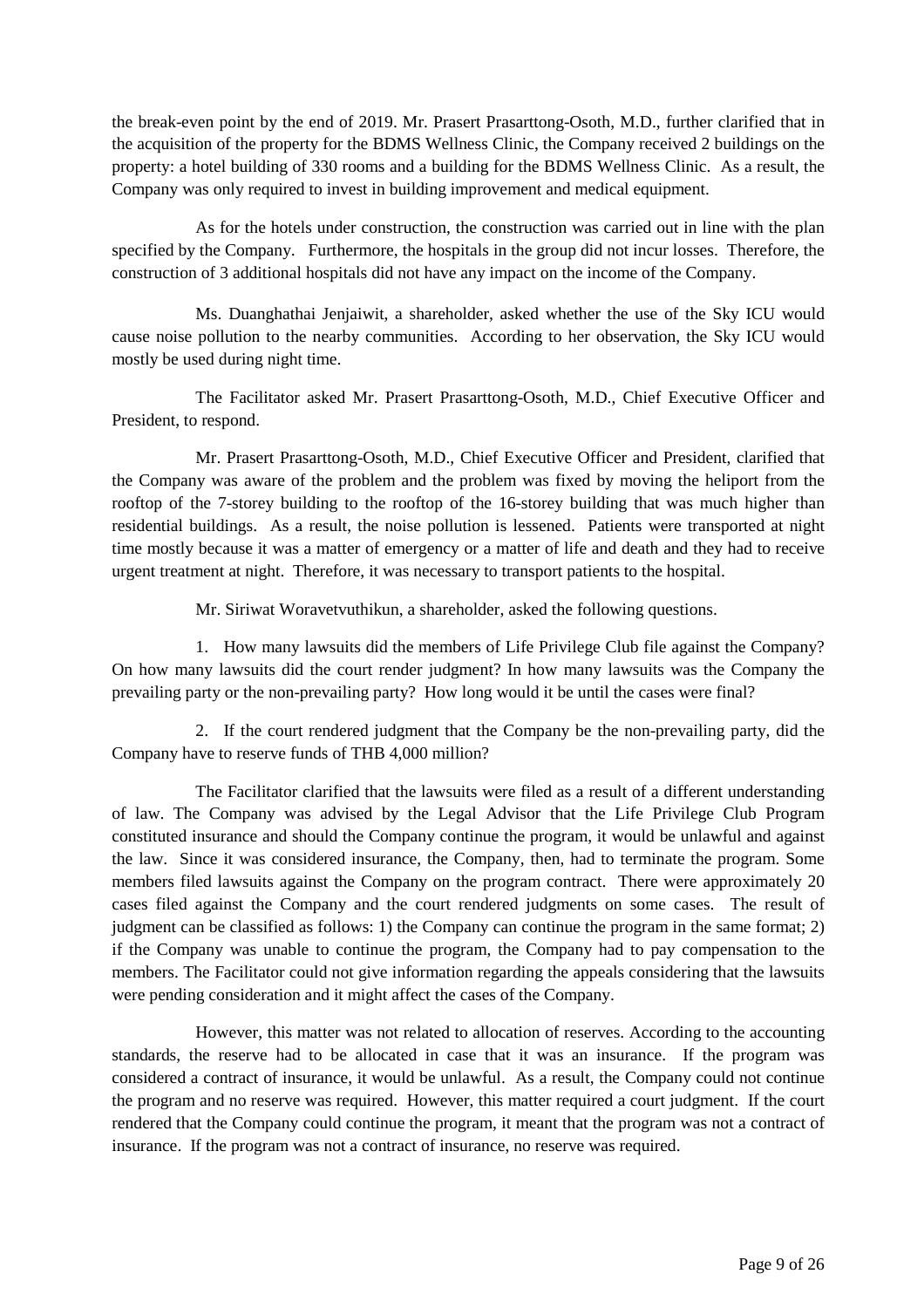Mr. Siriwat Woravetvuthikun, a shareholder, stated that considering the improvement and operation plan of BDMS Wellness Clinic and that the Company would reach the break-event point by the end of 2019 as clarified by Mr. Prasert Prasarttong-Osoth, M.D., how much did the Company invest in the property and medical equipment? Did the Company expect that it would reach the break-event point by the end of 2019.

 Mr. Prasert Prasarttong-Osoth, M.D., Chief Executive Officer and President, clarified that the Company only invested in the acquisition of the property for the BDMS Wellness Clinic Project ('the Project") and no investment in construction was required. The Company was developing innovation for prevention of illness and diseases. Even though the Project incurred loss, but the extent of loss did not affect the Company. It was an investment in building decoration and procuring medical equipment and the exact amount could not be fixed. If the Company could implement the project in line with the business plan, the Project might reach the break-even point by the end of 2019.

Ms. Wipha Suwanit, a shareholder, asked the following questions.

1. What are the sources of funds for the construction of international hospital which was now on the process of the application of Environmental Impact Assessment?

2. Did the Company set an annual budget for corporate social responsibility activities? And how?

 Mr. Prasert Prasarttong-Osoth, M.D., Chief Executive Officer and President, clarified that at the beginning of the year and in the middle of the year, the Company would allocate budgets for activities, whether they be the children treatment program and the physicians and nurses would voluntarily participate in the program without any payment in return. Most of the expenses were incurred during patient transfers and there was no impact on the Company. As for the financial sources, Mr. Prasert Prasarttong-Osoth, M.D., would clarify this in the next agenda items.

No shareholders raised further questions or express additional opinions.

**Resolution:** The Meeting acknowledged the report of operational results for the year 2017.

### **Agenda Item 3 To approve the Company and its subsidiaries' audited consolidated financial statements for 2017**

The Facilitator proposed that the Meeting approve the financial statement for the accounting year ending 31 December 2017 which had been audited by Miss Kamontip Lertwitworatep, Certified Public Accountant of EY Office Limited, as detailed in the 2017 Annual Report delivered to the shareholders. The Facilitator asked Mr. Chavalit Sethameteekul, a member of the Audit Committee to clarify the information in support of the Meeting's consideration.

Mr. Chavalit Sethameteekul, a member of the Audit Committee, informed the Meeting that the Audit Committee had considered the information of the financial statement and the Auditor's Report and was of the view that the financial statements had been prepared in accordance with the accounting standards and reflected accurate information by disclosing sufficient material facts. The Auditor also was of the view that the financial statements accurately represented the Company's financial position, operational results, and cash flow in accordance with the Generally Accepted Accounting Principles, and the Auditor did not express any qualified opinions on the financial statements. In addition, Mr. Chavalit Sethameteekul delegated Mrs. Narumol Noi-am, Chief Financial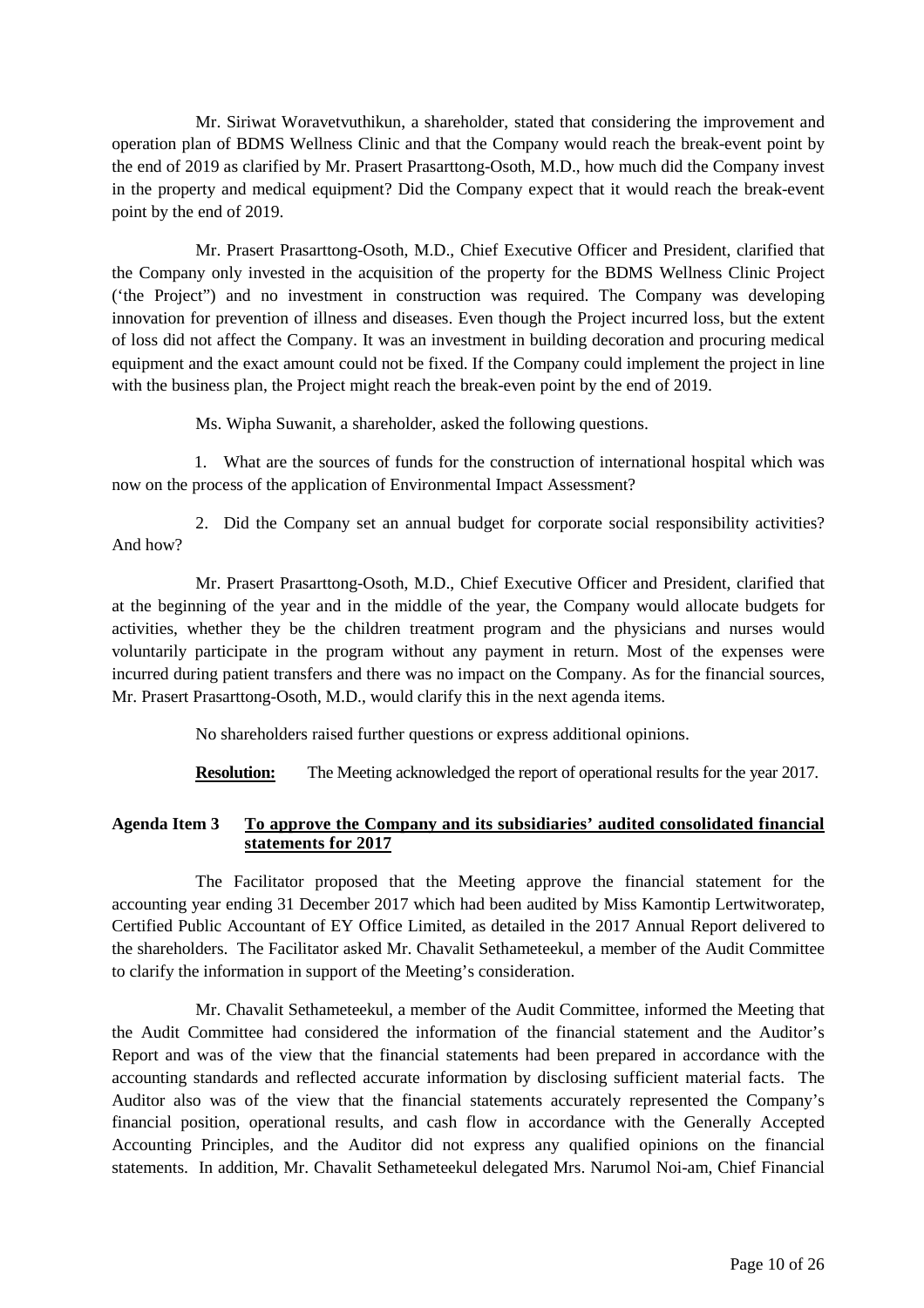Officer, to report the summary information in accordance with the financial statement in support of the Meeting's consideration.

Mrs. Narumol Noi-am, Chief Financial Officer, reported the summary of the income statement and statement of financial position of the Company and its subsidiaries at the end of 2017, the details of which are as follows:

|                                           | <b>Financial Statements</b> | <b>Percentage</b> |           |
|-------------------------------------------|-----------------------------|-------------------|-----------|
| (Unit: THB million)                       | 2017                        | 2016              | of change |
| Total revenue                             | 75,719                      | 69,126            | 10        |
| Cost of hospital operations and sales     | 47,975                      | 45,277            | 6         |
| Administrative expenses                   | 14,488                      | 13,644            | 6         |
| Net profit excluding non-recurring items  | 8,021                       | 8,220             | $-2$      |
| Net profit attributable to equity holders | 10,216                      | 8,386             | 22        |

### **Summary of the Income Statement for 2017**

### **Summary of Statements of Financial Position as at 31 December 2017**

|                                            | <b>Financial Statement</b> | <b>Percentage</b> |           |
|--------------------------------------------|----------------------------|-------------------|-----------|
| (Unit: THB million)                        | 2017                       | 2016              | of change |
| Cash and cash equivalents                  | 5,091                      | 4,217             | 21        |
| Trade and other receivables                | 6,940                      | 6,257             | 11        |
| Property, plants, and equipment            | 71,559                     | 56,461            | 27        |
| <b>Total assets</b>                        | 122,627                    | 107,015           | 15        |
| <b>Total liabilities</b>                   | 56,756                     | 48,710            | 17        |
| Total shareholders' equity                 | 65,871                     | 58,305            | 13        |
| Total liabilities and shareholders' equity | 122,627                    | 107,015           | 15        |

### **Summary of Management Discussion and Analysis and Operational Results**

The factors that promoted the growth of the Company were:

- Increase in service charge for healthcare in accordance with the complexity of the treatment required;
- Increase in the referral of patients from within and outside of the BDMS network hospitals;
- Expansion of the hospital business in 2017;
- Preparedness of the increased medical specialists and medical practitioners in the affiliated hospitals.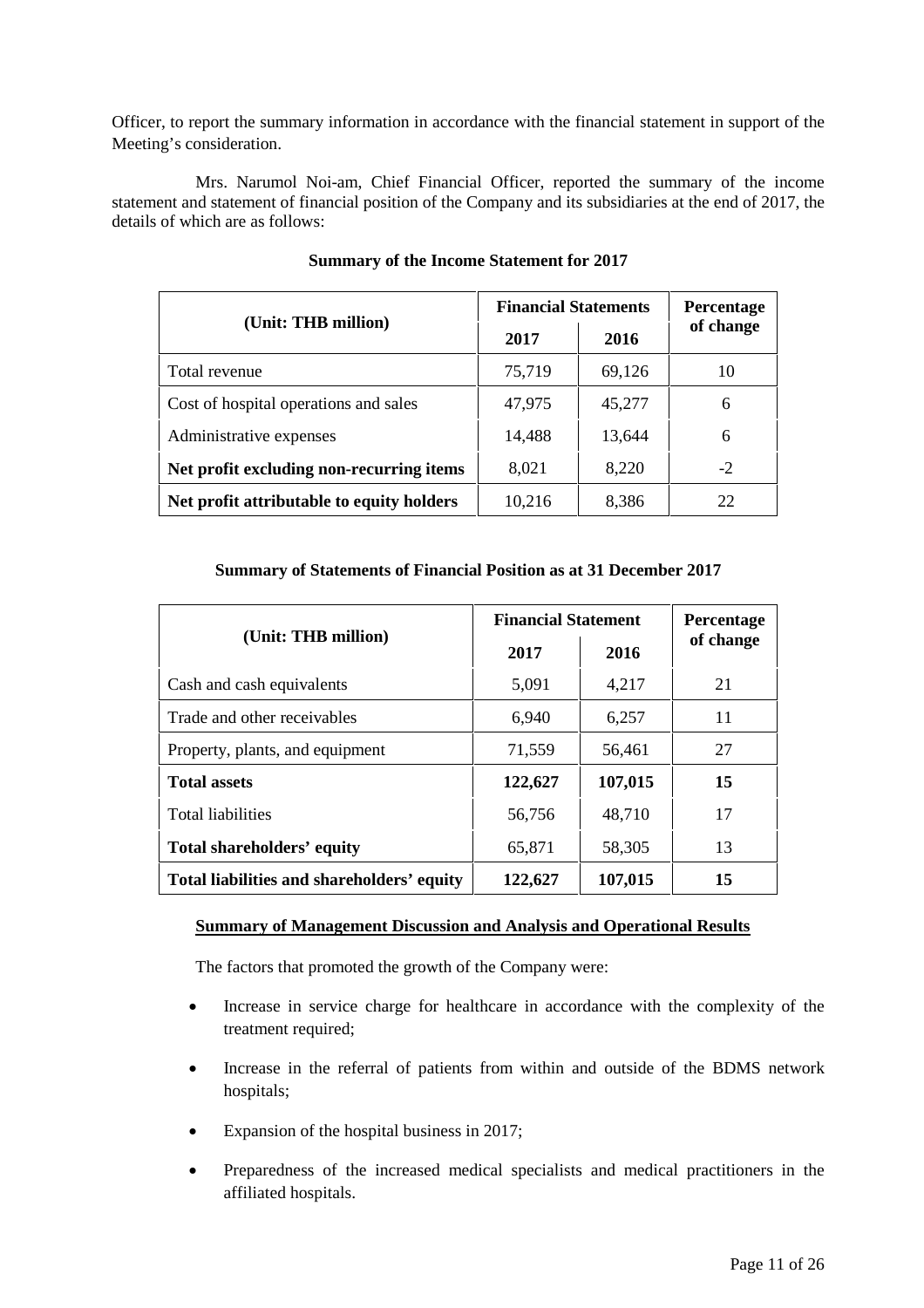As a result of these factors, the revenue from Thai patients increased by 5 percent and revenue from foreign patients increased by 8 percent when compared with the revenue from the respective groups in 2016. The ratio of revenue from Thai patients to revenue from foreign patients was 70 percent to 30 percent in 2017.

#### **Summary of expenses** is follows:

- Cost of hospital operations and administrative expenses increased in line with the increased revenue.
- Financial cost was increased due to the issuance of new debentures and the financial cost relating to the convertible debentures.

#### **Non-recurring item** is as follows:

• Gain on the partial disposition of investment in Bumrungrad Hospital Public Company Limited

The Facilitator gave the Meeting an opportunity to raise questions.

 Ms. Wipha Suwanit, a shareholder, stated that according to the information of the Income Statement, page 149 of the Annual Report, the net profit excluding non-recurring items in 2017 was only approximately THB 7,300 million while that of 2016 was THB 8,400 million, a decrease of approximately THB 1,100 million and asked the Company to clarify the reason for the decrease.

The Facilitator asked Mrs. Narumol Noi-am, the Chief Financial Officer, to give explanation.

 Mrs. Narumol Noi-am, the Chief Financial Officer, clarified that according to the Income Statement, the net profit excluding non-recurring items was approximately THB 200 million different from last year. The reason for the decrease in the net profit of 2017 was due to the fact that the Company had invested in the Centers of Excellence which resulted in the increase of costs related to medical personnel and other expenses to ensure our business continuous growth. In addition, during 2015-2017, the Company continued its business expansion by acquiring existing hospitals and developing new hospitals, a total of 8 facilities. As a result, the net profit excluding non-recurring items in 2017 decreased approximately THB 200 million than that in 2016.

Mr. Thanawit Thanathipanont, a shareholder, asked the following questions.

1. According to page 149 of the Annual Report, were the profit from non-recurring items derived from other income, interest income, dividend income, and gain on sale of investment?

2. The shareholder suggested that for the next year, the Company should present the net profit excluding non-recurring items of the Income Statement in the Annual Report as similar to that presented in the Meeting in order to be well understood. He also asked whether the approach was contrary to the accounting principle.

 Mrs. Narumol Noi-am, Chief Financial Officer, clarified that the profit from non-recurring items was from the sale of investments only and the net gain on sale (after tax) was approximately THB 2,200 million. The profit from non-recurring items was presented in the Management Discussion and Analysis of the 2017 Annual Report, page 133. Mrs. Narumol Noi-am stated that the information would be clarified after the meeting, and thanked the shareholders for their suggestions.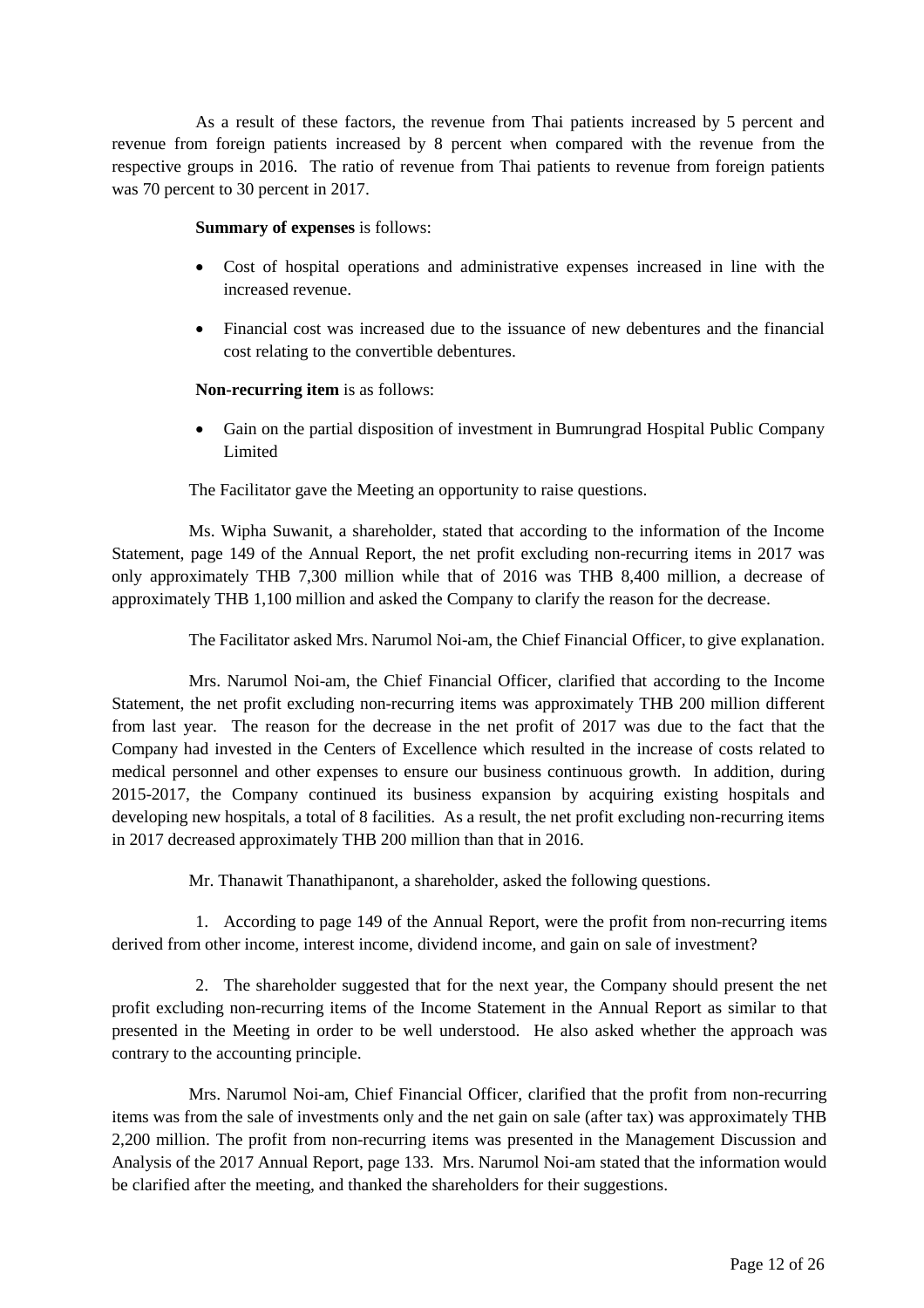Mr. Sathaporn Kotheeranurak, a shareholder and proxy, asked the following questions.

1. According to Emphasis of Matters of the Auditor's Report, presented in pages 141 – 142 of the Annual Report, in which the auditor has reported that the Company recorded the unpaid medical fee owed by the previous members of Life Privilege Club in reliance on the court judgment, as account receivables, what was the amount of such account receivables?

2. As for the goodwill which increased from 2016 and was recorded by THB 17,000 million in the Consolidated Financial Statement as at 31 December 2017, in page 146 of the Annual Report, does its value remain as recorded?

3. The figures of deferred tax asset according to the statement of financial position as shown in page 146 of Annual Report was inconsistent with those of Clause 32 of the Notes to Financial Statements appeared in page 224 of the Annual Report. Moreover, the Separate Financial Statement did not show the figure of deferred tax asset. How does the Company utilize the deferred tax asset? What was the cause of the material increase of the deferred tax asset?

4. How does the Company plan to manage the loss on foreign exchange rates?

5. In page 201 of the Annual Report, the discount rate for assets was shown as 11-13% whereas the discount rate before tax for goodwill in page 206 was shown as 7.32% and the growth rate as 5 – 25.2%. The shareholder made a remark of a wide range of the growth rate.

 The Facilitator clarified that in respect of the first question the deferred income involved the rights of the member of the Life Privilege Club whereby the court rendered judgement or order of temporary injunction requiring the Company to provide services to the members under the original conditions. Instead of paying the normal rates, the members were required to pay THB 100.00 only for the medical services. However, should the Supreme Court render judgment that the judgment or order of temporary injunction is unlawful and the Company was entitled to terminate the program. Accordingly, the Company was required to record the expenses incurred as deferred income at the actual rates less that THB 100.00 in order to comply with the accounting principles. As a result, the deferred income was presented in the financial statement. In the case of death of a member, such debt would be transferred to the heir. The Facilitator, then, asked Mrs. Narumol Noi-am, Chief Financial Officer, to clarify other questions.

 Mrs. Narumol Noi-am, Chief Financial Officer, clarified that in 2017 the level of exchange rate risk the Company was exposed to was relatively small, with the only exemption of Royal Phnom Penh Hospital that loans were secured in US dollars and income was generated in US dollars as well, even though, the income generated by the hospital might not sufficient to cover the interest incurred. However, the Company had entered into interest rate swap and there was no such exchange rate risk. Mrs. Narumol Noi-am delegated Mrs. Wannapa Pavavech, Assistant Chief Financial Officer, to clarify the following points.

 Mrs. Wannapa Pavavech, Assistant Chief Financial Officer, clarified that the notes to the financial statements for 2017 showed that the Company had acquired an additional asset, Paolo Hospital Kaset. With respect to the goodwill in the financial statements, the Company ensured the test of impairment of goodwill which is annually audited by the Auditor, according to the accounting standards.

 As for the deferred tax asset, according to the details of assets (liabilities), the net deferred tax assets as shown in the 2017 Annual Report, page 224, was declared as the deferred tax asset of THB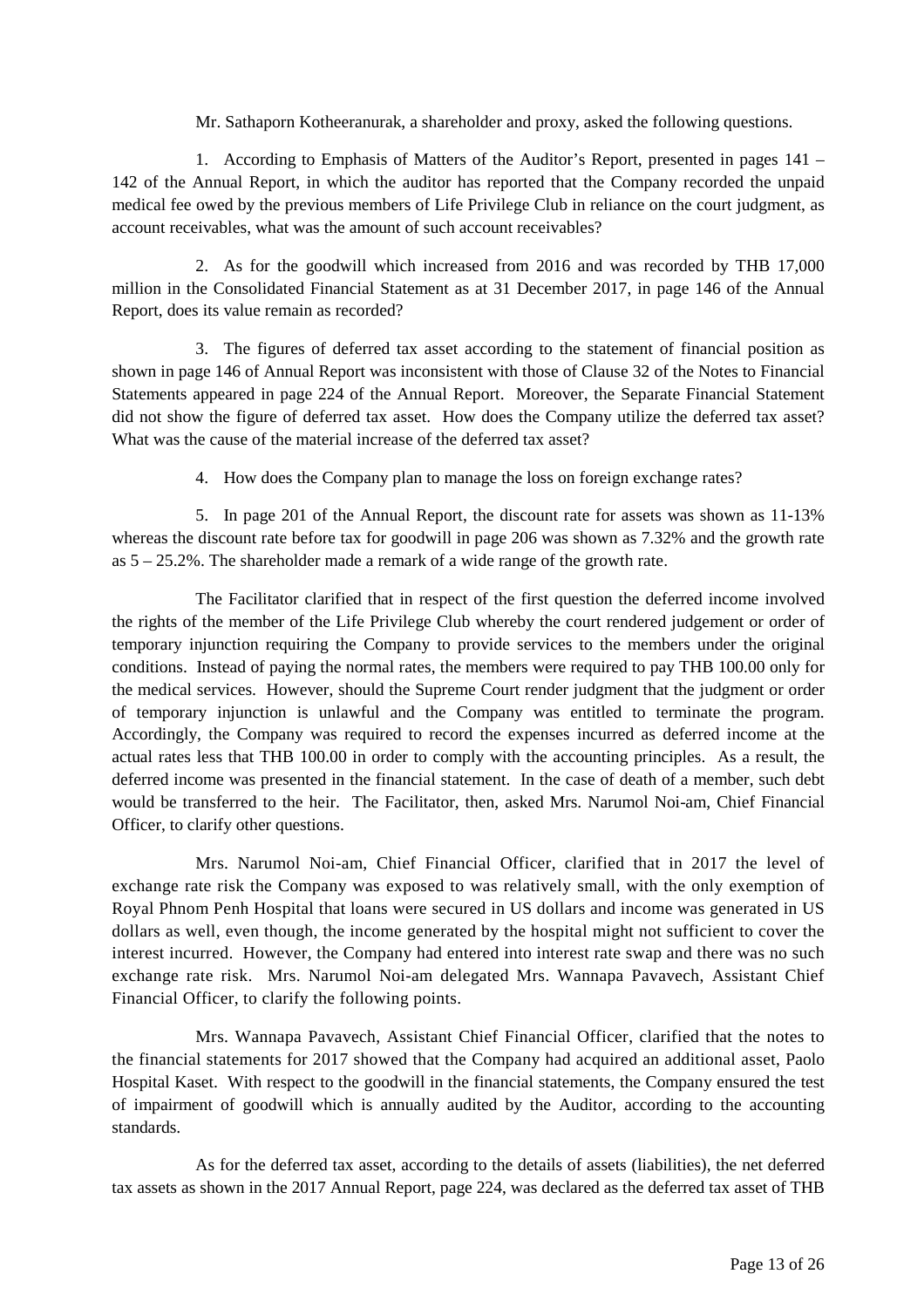68.014 million and the deferred tax liabilities of THB 2,847.117 million that would be in line with the statement of financial position of the 2017 Annual Report, page 146, where each subsidiary would be considered separately. As for the reason of the change of deferred tax assets into the deferred tax liabilities in 2016, Mrs. Wannapa Pavavech, clarified that the revaluation surplus on property and building of THB 520.986 million in the separate financial statement, as shown in page 224 of the 2017 Annual Report mainly contributed to the deferred tax liabilities in 2017. Considering that the Company had many new business ventures, the board range of assumption of 5 to 25.2 percent was applied in the calculation of value, starting from a small percentage and gradually increased in the next two to three years.

 Mr. Somchai Suchatcharoenying, a shareholder, enquired whether the Company derived any income from BDMS Wellness Clinic and whether such income was presented in the financial statement as at 31 December 2017.

 Mrs. Narumol Noi-am, Chief Financial Officer, clarified that in 2017 there was a small amount of interest income from capital injection, no expense and operating income have incurred.

Mr. Sathaporn Phangnirand, a shareholder, asked the following questions.

1. Was the debt to equity ratio in page 9 different from that in page 136? How?

 2. With respect to Clause 11 of the notes to financial statements on inventories, please clarify a deduction of Allowance for diminution in value of inventories to net realizable value.

 Mrs. Narumol Noi-am, Chief Financial Officer, clarified that the debt to equity ratios in page 9 and page 136 of the 2017 Annual Report, were accurate. The debt to equity ratio in page 136 of the 2017 Annual Report referred to the interest-bearing debt while the debt to equity ratio in page 9 referred to the total debt of the business; therefore, the figures were different. Mrs. Narumol Noi-am, then, delegated Mrs. Wannapa Pavavech, Assistant Chief Financial Officer, to clarify the following points.

 Mrs. Wannapa Pavavech, Assistant Chief Financial Officer, clarified that the deduction of allowance for diminution in value of inventories to net realizable value dealt with expired medicines. Normally, the Company will destroy the expired medicines. However, the disposal of all expired medicines at the end of previous year was not complete; as a result the financial statement must reflect the allowance for diminution in value of inventories to net realizable value.

Mr. Siriwat Woravetvuthikun, a shareholder, asked the following questions.

 1. According to the table of the statement of financial position in the 2017 Annual Report, page 147, the 2017 accrued expense increased from that of 2016. Please clarify.

 2. Please clarify the increase in the long-term loans from financial institutions and debentures in 2017 from 2016?

 3. How much did the Company invest in medical equipment for the BDMS Wellness Clinic Project and was the increase in the liabilities attributable to the BDMS Wellness Clinic Project? How?

 Mrs. Narumol Noi-am, Chief Financial Officer, clarified that the 2017 the Company accrued expenses arose from the payment of bonuses to the employees of the Group, that is, 45 companies in BDMS Group and all the Non-Hospital Group as the Company changed the bonus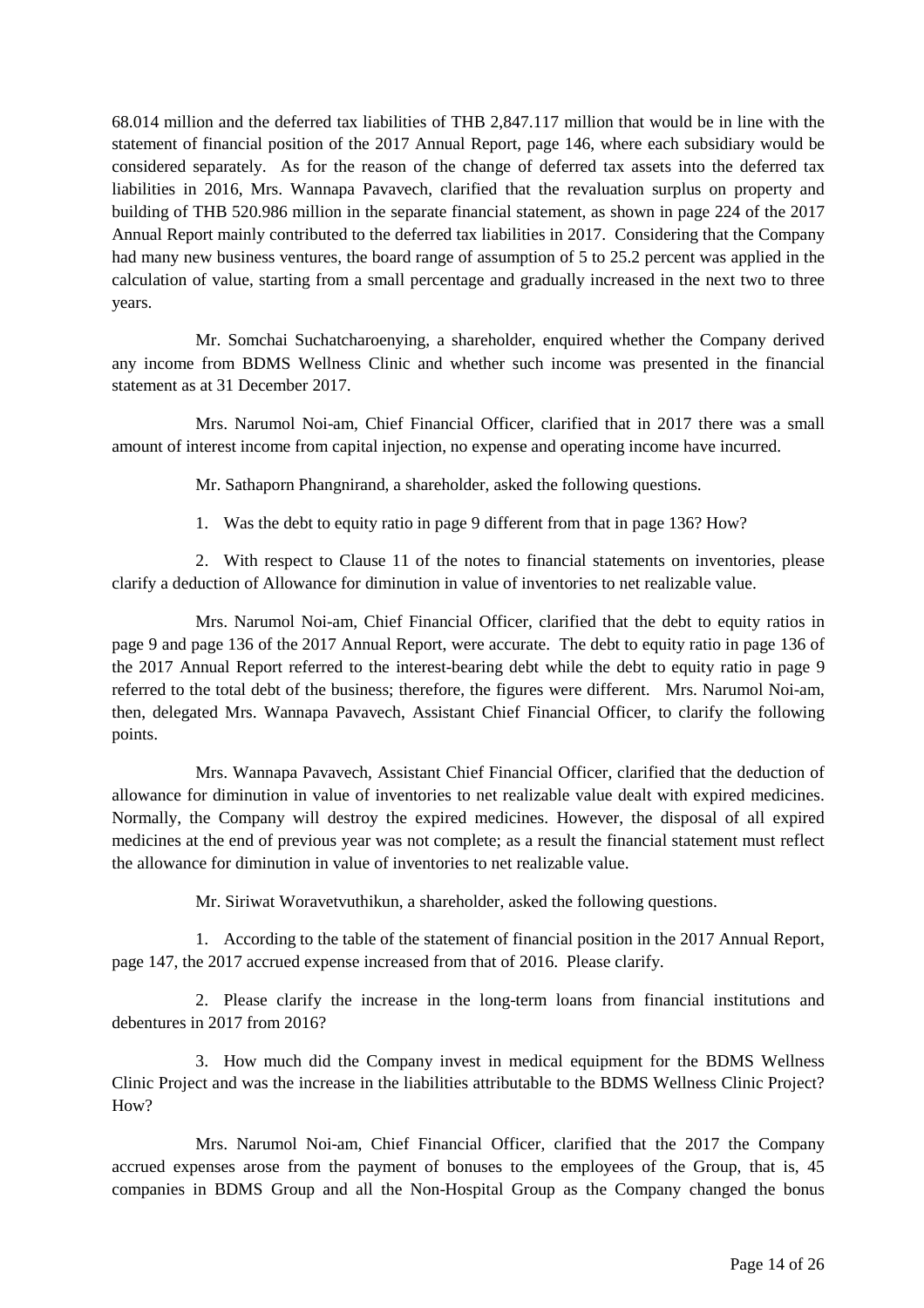payment date from December to January. As for the debentures in 2017, the Company issued debentures in the amount approximately of THB 7,000 million with the cost of interest at the rate of 3 percent. The proceeds shall be applied for the purposes of its operation, acquisition, and investment in the BDMS Wellness Clinic Project and the remaining proceeds shall be invested in the hospital development projects under construction. In this regard, the Company shall be able to maintain the debt to equity ratio at 0.6, which is considered an appropriate level. As for the BDMS Wellness Clinic Project, the Company had invested THB 10,800 million in the property, and the remaining proceeds shall be applied to improvement of buildings and premises to serve the provision of services. The Company had set a budget of approximately THB 2,000 million whereby THB 1,200 million was used and the clinical building was ready for operation.

The Facilitator gave the Meeting an opportunity to raise questions.

As no shareholders raised questions, the Facilitator requested the Meeting to vote.

The Secretary, therefore, informed the Meeting that the resolution shall be passed by a majority vote of the shareholders attending the Meeting and casting their votes.

**Resolution:** After due consideration, the Meeting resolved to approve the financial statement for the year 2017 in accordance with the following votes:

|                 | No. of votes   |       | Percentage* |
|-----------------|----------------|-------|-------------|
| Approved        | 11,629,987,979 | votes | 99.9168     |
| Disapproved     | 9,689,000      | votes | 0.0832      |
| Abstained       | 6,955,438      | votes |             |
| Invalid ballots | $\theta$       | votes |             |

*Remark:* \* The percentage is calculated based on the total number of votes of the shareholders attending the meeting and casting their votes.

#### **Agenda Item 4 To approve the allocation of 2017 profit and dividend payment**

 The Facilitator proposed that the Meeting approve the allocation of profits for the year 2017 and delegated Mrs. Narumol Noi-am, Chief Financial Officer (the "**Chief Financial Officer**"), to present the details of this matter to the Meeting.

 The Chief Financial Officer proposed that the Meeting consider the dividend payment for operational results of the year 2017 with the following details: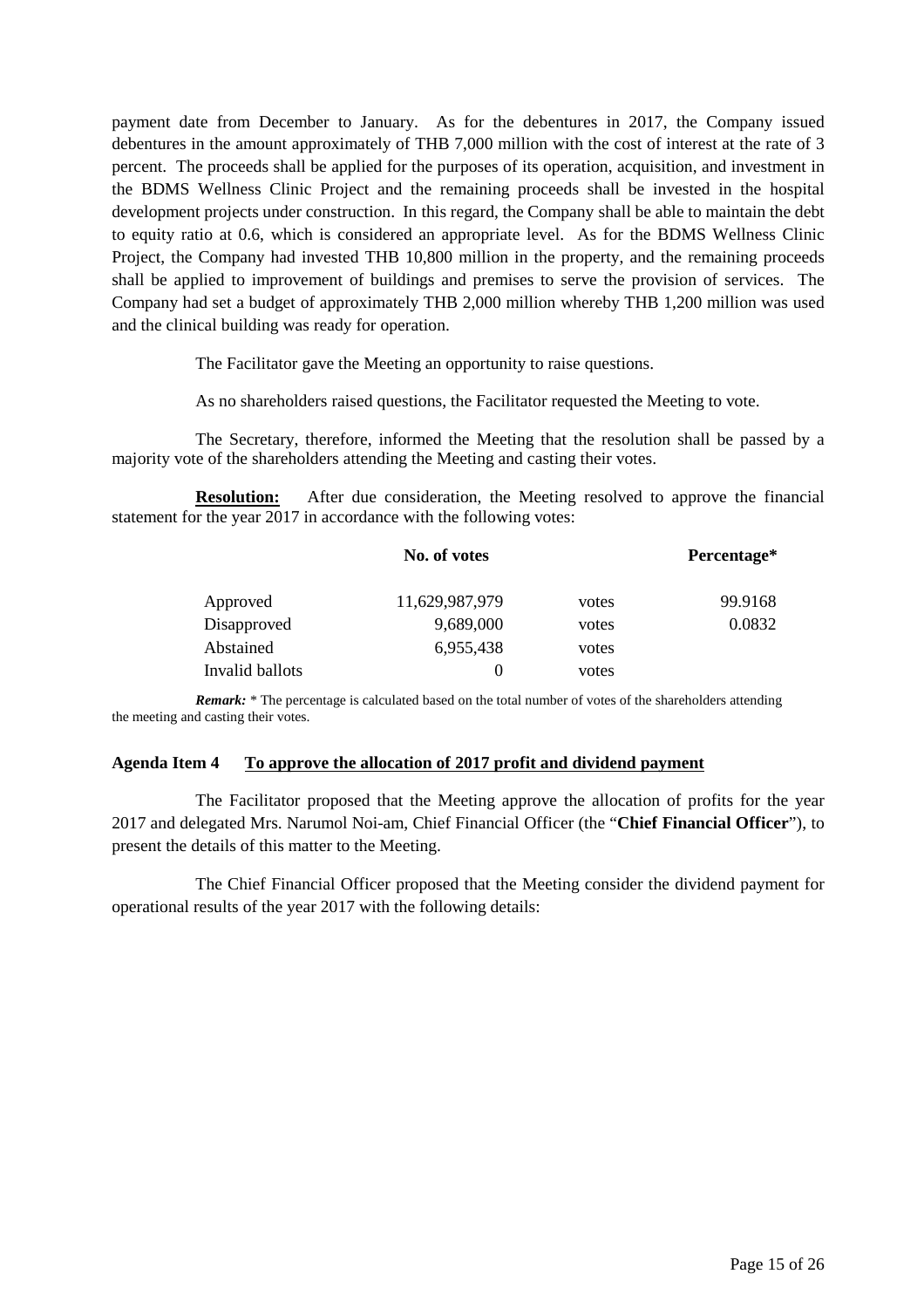| <b>Dividend Payment from the Operational Results</b><br>(Consolidated Financial Statement)            |               | 2017                 | 2016                 | 2015<br>(adjusted)     |
|-------------------------------------------------------------------------------------------------------|---------------|----------------------|----------------------|------------------------|
| Net profit of the shareholders                                                                        | (THB million) | 10,216               | 8.386                | 8,021                  |
| Net profit per share                                                                                  | (THB/share)   | 0.66                 | 0.54                 | 0.52                   |
| Number of ordinary shares<br>(million shares)                                                         |               | 15,491               | 15,491               | 15,491                 |
| Dividend per share<br>(THB/share)<br>Interim dividend payment<br>Proposed additional dividend payment |               | 0.36<br>0.13<br>0.23 | 0.29<br>0.10<br>0.19 | 0.26<br>$\blacksquare$ |
| Total dividend payment                                                                                | (THB million) | 5,577                | 4,492                | 4,028                  |
| Dividend percentage per annual net profit amount                                                      |               | 54.6%                | 53.6%                | 50.2%                  |

- 1) It was proposed that the Company distribute the dividend derived from the 2017 net profit, at the rate of THB 0.36 per share for 15,490,956,540 ordinary shares, amounting to THB 5,576,744,354.40.
	- Dividend from the profits, a part which is granted promotional privilege from the BOI, THB 0.015 per share
	- Dividend from the profits, a part which is not granted promotional privilege from the BOI, THB 0.345 per share

The rate of the dividend payment is equivalent to 79.1 percent of the net profit according to the Separated Financial Statement, or approximately 54.6 percent of the net profit of the Consolidated Financial Statements which is in compliance with the dividend payment policy, under which the Company must pay the dividend of not less than 50 percent of the net profit of the Consolidated Financial Statements.

- 2) On 28 September 2017, the Company paid the interim dividend by virtue of the resolution of Board of Directors Meeting No. 8/2017, at the rate of THB 0.13 per share, amounting to a total of THB 2,013,824,350.20.
- 3) An additional dividend payment at the rate of THB 0.23 per share. The total amount is THB 3,562,920,004.20, divided into:
	- Dividend from the profits, a part which is granted promotional privilege from the BOI, THB 0.015 per share
	- Dividend from the profits, a part which is not granted promotional privilege from the BOI, THB 0.215 per share
- 4) 26 April 2018 was scheduled as the date to pay the dividend.
- 5) As the Company's legal reserve had reached the amount specified by the Company's Articles of Association, it was, therefore, not necessary for the Company to allocate the profit as a legal reserve.

The Facilitator gave the Meeting an opportunity to raise questions.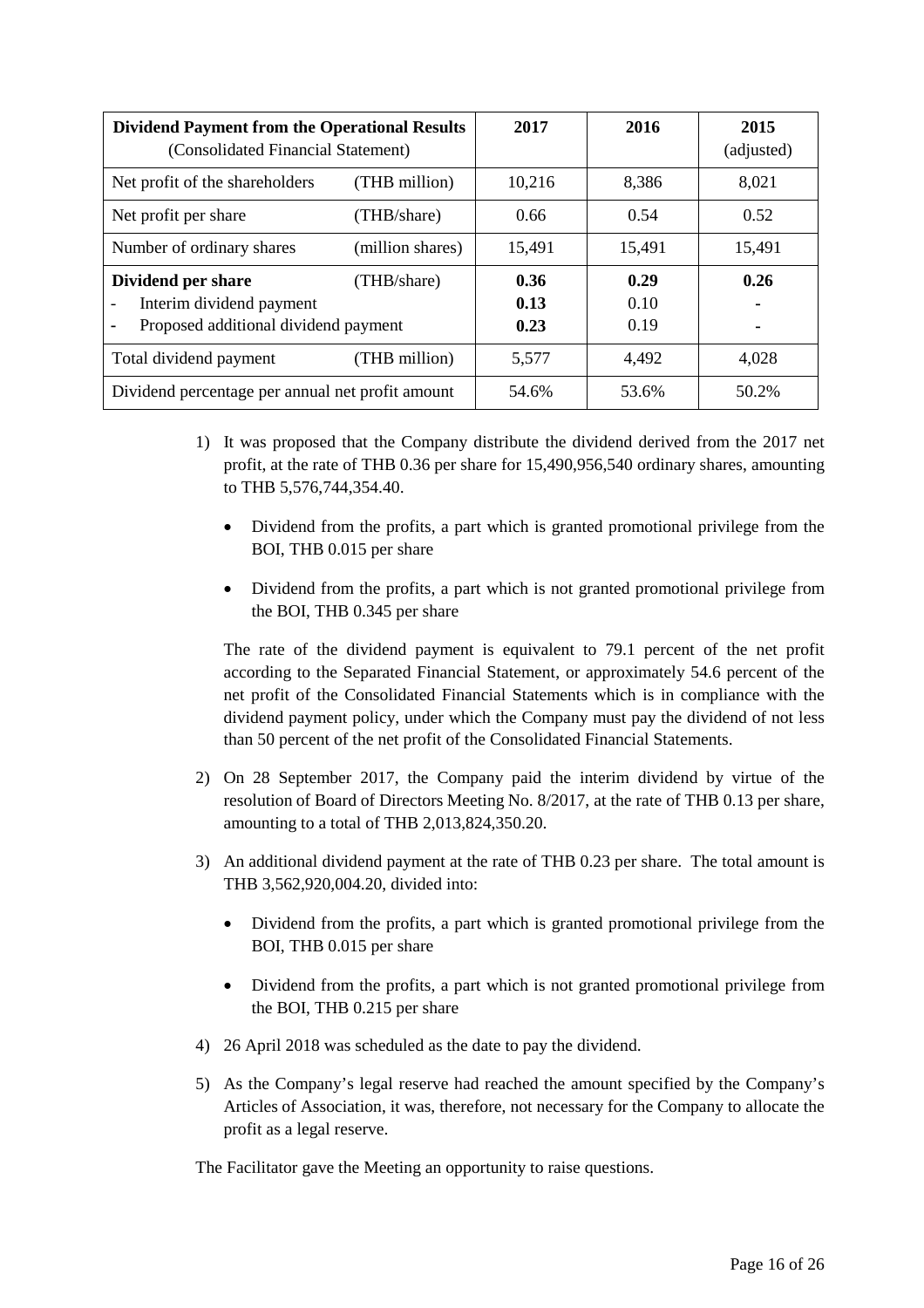Mr. Siriwat Worawetwutthikun, a shareholder, suggested that the dividend payment should be appropriated from the profits from the business operations, whereby for this year, the Company should not sell the shares in Bumrungrad Hospital in order to use such profits as the dividend to shareholders.

 Mr. Warun Trakulpadechkrai, a shareholder, suggested that the Company consider appropriately planning the schedule for the dividend payment by determining the date to list the names of the shareholders who are entitled to the dividend payment after the shareholders meeting in order to prevent any potential impact occurring if such agenda item relating thereto is not approved.

The Facilitator gave the Meeting an opportunity to raise questions. As no shareholders raised further questions or expressed additional opinions, the Facilitator, therefore, requested the Meeting to vote.

The Secretary, therefore, informed the Meeting that the resolution shall be passed by a majority vote of the shareholders attending the Meeting and casting their votes.

**Resolution:** After due consideration, the Meeting resolved to approve the allocation of profits for the year 2017, in accordance with the proposed details. In this regard, 26 April 2018 was scheduled as the dividend payment date. In addition, the Meeting resolved that there will be no additional allocation of profit as a legal reserve, in accordance with the following votes:

|                 | No. of votes   |       | Percentage* |
|-----------------|----------------|-------|-------------|
| Approved        | 11,646,652,658 | votes | 100.0000    |
| Disapproved     |                | votes | 0.0000      |
| Abstained       | 8.663          | votes |             |
| Invalid ballots |                | votes |             |

*Remark:* \* The percentage is calculated based on the total number of votes of the shareholders attending the meeting and casting their votes.

# **Agenda Item 5: To consider and approve the election of directors in replacement of those who retire by rotation**

 The Facilitator asked Professor Emeritus Santasiri Sornmani, M.D., Chairman of the Nomination and Remuneration Committee, to clarify the Meeting of the details for consideration and appointment of directors in replacement of those who are due to retire by rotation.

 Professor Emeritus Santasiri Sornmani informed the Meeting that the Company's Articles of Association provide that one-third of the members of the Board of Directors shall retire from office by rotation. Currently, there were five directors due to retire by rotation, namely:

| 1. | Professor Emeritus Arun Pausawasdi, M.D. | Independent Director;       |
|----|------------------------------------------|-----------------------------|
| 2. | Mr. Chuladej Yossundharakul, M.D.        | Director;                   |
| 3. | Mr. Thongchai Jira-alongkorn             | Director;                   |
| 4. | Miss Poramaporn Prasarttong-Osoth M.D.   | Director;                   |
| 5. | Mr. Kan Trakulhoon                       | <b>Independent Director</b> |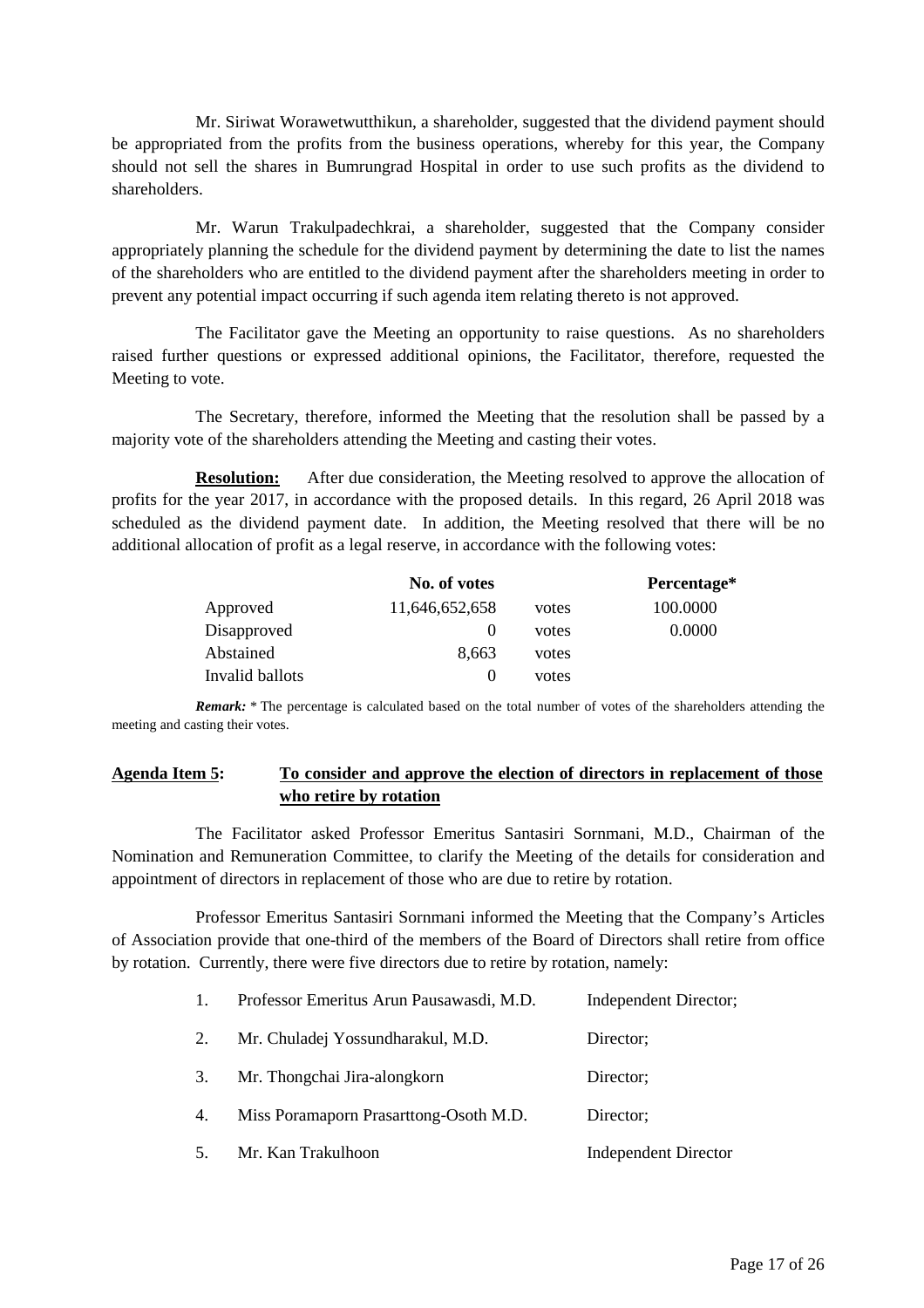Therefore, after due consideration, the Nomination and Remuneration Committee, excluding the interested directors, had taken into account several reasons and appropriateness, as well as the variety of the educational background and work experience of the Board of Directors, and the candidates' past performance as directors and members of the subcommittees. It was thus deemed appropriate to propose that the Board of Directors approve and propose that the shareholders' meeting approve the reappointment of the five directors to act as the Company's directors and independent directors.

In this regard, the directors who were nominated for re-appointment as independent directors of the Company possessed the qualifications of the independent directors as defined by the Company in accordance with the notification of the Capital Market Supervisory Board. Furthermore, those nominated directors had never been executives, persons providing professional services, or had a significant business relationship with the Company or its subsidiaries (the definition of Independent Directors is set out in Enclosure 5). With regard to the appointment of Professor Emeritus Arun Pausawasdi, M.D., who had held office as director for more than 9 years, the Board of Directors and the Nomination and Remuneration Committee, after due consideration, were of the view that Professor Emeritus Arun Pausawasdi, M.D., was able to give opinions independently from the executives and in accordance with the relevant criteria.

Furthermore, the Company gave the shareholders an opportunity to nominate a person possessing the appropriate qualifications and not possessing any prohibited characteristics for a directorship position in accordance with the criteria posted on the Company's website during 1 December 2017 to 15 January 2018. No shareholders nominated any person.

The profile, experience, term, and the Board of Directors' meeting attendance of the said five nominated directors and independent directors are set out in Enclosure 2; the Criteria and Guidelines on the nomination of directors are set out in Enclosure 4; and the definition of Company independent director is set out in Enclosure 5; all of the above were delivered to all shareholders together with the notice calling this Meeting.

The Facilitator gave the shareholders an opportunity to raise questions. No shareholders raised any question or provided comments. The Facilitator, therefore, proposed that the Meeting vote.

The Secretary informed the Meeting that the resolution shall be passed by a majority vote of the shareholders attending the Meeting and casting their votes. With respect to the voting in this agenda item, all ballots shall be collected. The ballots of the shareholders or proxies who voted against or abstained from voting shall be collected first. In the interest of convenience and good manner of ballot collection, a shareholder who voted in favor of each director should keep his/her ballot and return it to the Company's staff after the appointment of the last director.

**Resolution:** After due consideration, the Meeting resolved to approve the reappointment of the five directors as the Company's directors and independent directors for another term, as proposed, in accordance with the following votes on an individual basis: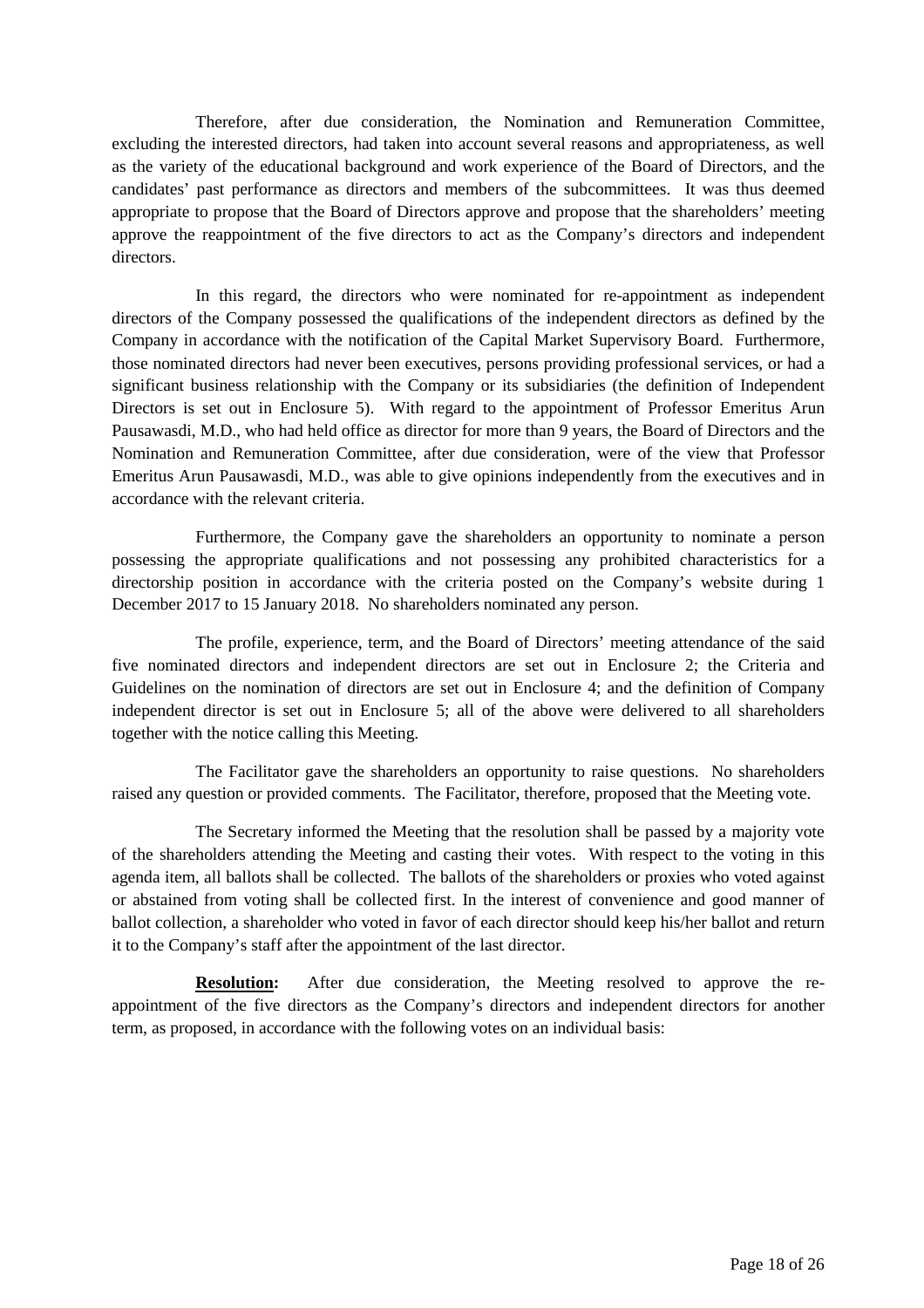|                 | No. of votes   |       | Percentage* |
|-----------------|----------------|-------|-------------|
| Approved        | 10,826,364,754 | votes | 92.9579     |
| Disapproved     | 820, 164, 219  | votes | 7.0421      |
| Abstained       | 4.938          | votes |             |
| Invalid Ballots | $\theta$       | vote  |             |

### **5.1 Professor Emeritus Arun Pausawasdi, M.D., Independent Director**

# **5.2 Mr. Chuladej Yossundharakul, M.D., Director**

|                 | No. of votes   |       | Percentage* |
|-----------------|----------------|-------|-------------|
| Approved        | 10,413,554,533 | votes | 89.4134     |
| Disapproved     | 1,232,969,840  | votes | 10.5866     |
| Abstained       | 9.538          | votes |             |
| Invalid Ballots | $\theta$       | vote  |             |

# **5.3. Mr. Thongchai Jira-alongkorn, Director**

|                 | No. of votes   |       | Percentage* |
|-----------------|----------------|-------|-------------|
| Approved        | 11,555,124,195 | votes | 99.2164     |
| Disapproved     | 91,260,178     | votes | 0.7836      |
| Abstained       | 149,538        | votes |             |
| Invalid Ballots | $\theta$       | vote  |             |

#### **5.4 Miss Poramaporn Prasarttong-Osoth M.D., Director**

|                 | No. of votes   |       | Percentage* |
|-----------------|----------------|-------|-------------|
| Approved        | 11,559,067,735 | votes | 99.2624     |
| Disapproved     | 85,894,038     | votes | 0.7376      |
| Abstained       | 1,572,138      | votes |             |
| Invalid Ballots | $\theta$       | vote  |             |

#### **5.5 Mr. Kan Trakulhoon, Independent Director**

|                 | No. of votes   |       | Percentage* |
|-----------------|----------------|-------|-------------|
| Approved        | 11,575,099,597 | votes | 99.3879     |
| Disapproved     | 71,284,776     | votes | 0.6121      |
| Abstained       | 149,538        | votes |             |
| Invalid Ballots | $_{0}$         | vote  |             |

**Remark:** \* The percentage is calculated based on the total number of votes of the shareholders attending the meeting and casting their votes.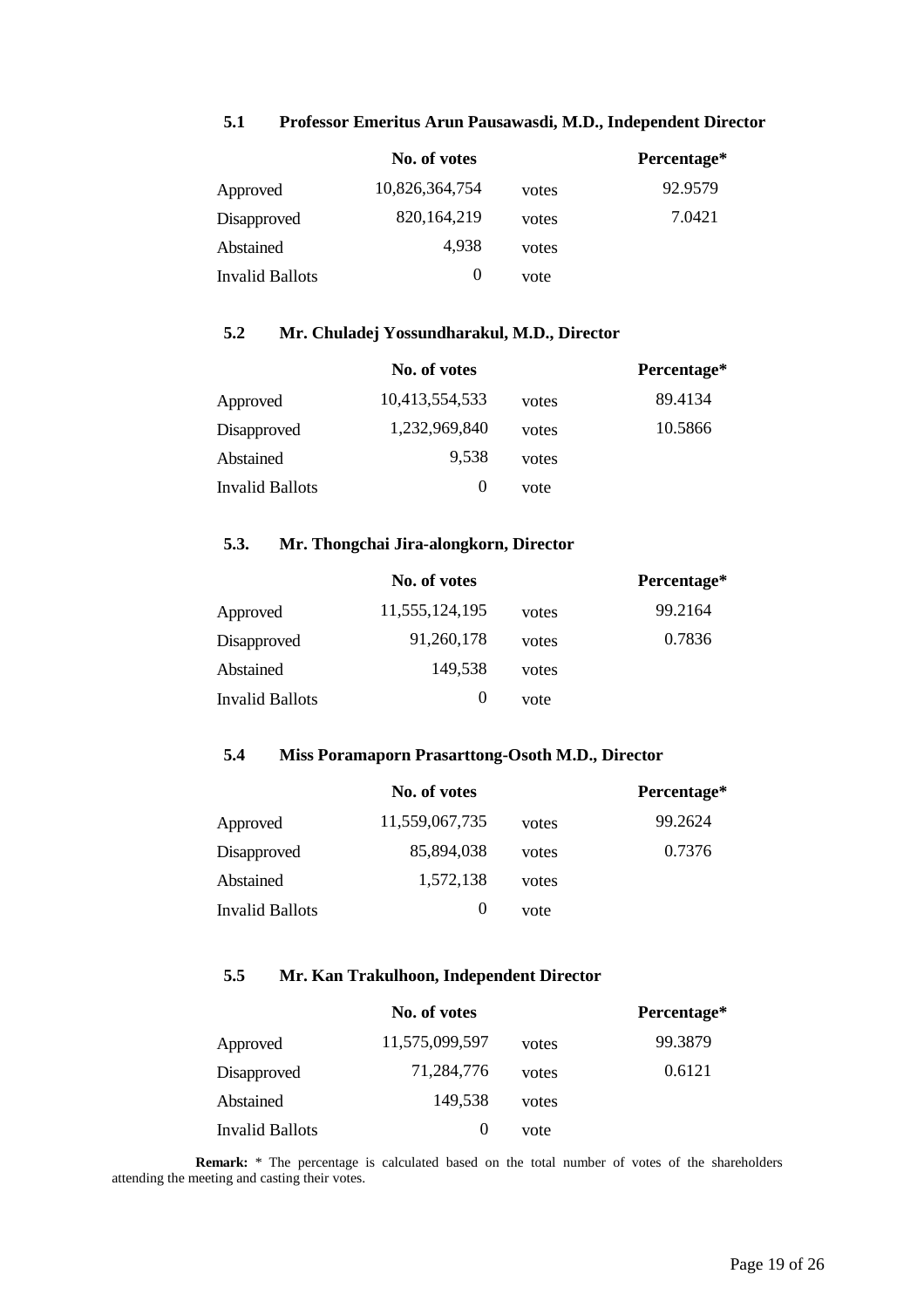### **Agenda Item 6 To consider and approve the directors' remuneration**

The Facilitator asked Mr. Sripop Sarasas, a member of Nomination and Remuneration Committee, to clarify the details of this matter in support of the Meeting's consideration.

Mr. Sripop Sarasas, a member of Nomination and Remuneration Committee clarified that the Nomination and Remuneration Committee has thoroughly considered and reviewed the directors' remuneration by taking into account the increased accountability and responsibility, the revenue and profit growth of the Company, as well as the current number of directors, in comparison with the directors' remuneration of businesses generating the same level of profit. The details of which were as follows:

|                                                                                   |         |        | (UIIII ; I AD IIIIIIIOII) |
|-----------------------------------------------------------------------------------|---------|--------|---------------------------|
|                                                                                   | 2017    | 2016   | 2015<br>(adjusted)        |
| The Company's growth according to the<br><b>Consolidated Financial Statements</b> |         |        |                           |
| Revenue from hospital operations                                                  | 69,123  | 65,237 | 60,240                    |
| Growth rate                                                                       | 6.0%    | 8.3%   | 10.9%                     |
| Total revenue                                                                     | 75,719  | 69,126 | 63,907                    |
| Growth rate                                                                       | 9.5%    | 8.2%   | 12.2%                     |
| Net profits                                                                       | 10,216  | 8,386  | 8,021                     |
| Net profit rate                                                                   | 13.5%   | 12.1%  | 12.6%                     |
| <b>Shareholders' interest</b>                                                     |         |        |                           |
| Dividends from the annual operational results<br>(THB/share)                      | $0.36*$ | 0.29   | 0.26                      |
| Number of members of the Board of Directors<br>(persons)                          | 14      | 14     | 15                        |

*Remark: \*The figure was proposed for approval for the dividend payment at the 2018 Annual General Meeting of Shareholders.* 

In this regard, the Board of Directors, upon the proposal of the Nomination and Remuneration Committee, deemed it appropriate to propose to the shareholders' meeting for its consideration and determination of the directors' remuneration at the following rate:

### **1. The Board of Directors' Remuneration**

(Unit : THB)

 $(11)^t$  : The million of  $(11)^t$ 

|                                               | <b>Proposed for approval</b><br>at 2018 AGM        | <b>2017 AGM</b>        | <b>2016 AGM</b>        |
|-----------------------------------------------|----------------------------------------------------|------------------------|------------------------|
| 1.1 Board meeting<br>allowance                |                                                    |                        |                        |
| -Chairman                                     | THB 75,000 per<br>meeting                          | THB 75,000 per meeting | THB 75,000 per meeting |
| -Director (per person)                        | THB 50,000 per<br>meeting                          | THB 50,000 per meeting | THB 50,000 per meeting |
| 1.2 Directors'<br><b>remuneration</b> (Total) | THB 75.7 million $(1)$                             | THB 69.1 million       | THB 69.3 million       |
| 1.3 Medical expense                           | THB 3 million                                      |                        |                        |
| (For outside directors)                       | /person/year <sup><math>(2)</math></sup> (from the |                        |                        |
| who are not the                               | date of 2018 AGM to                                |                        |                        |
| executives or                                 | the date of next AGM)                              |                        |                        |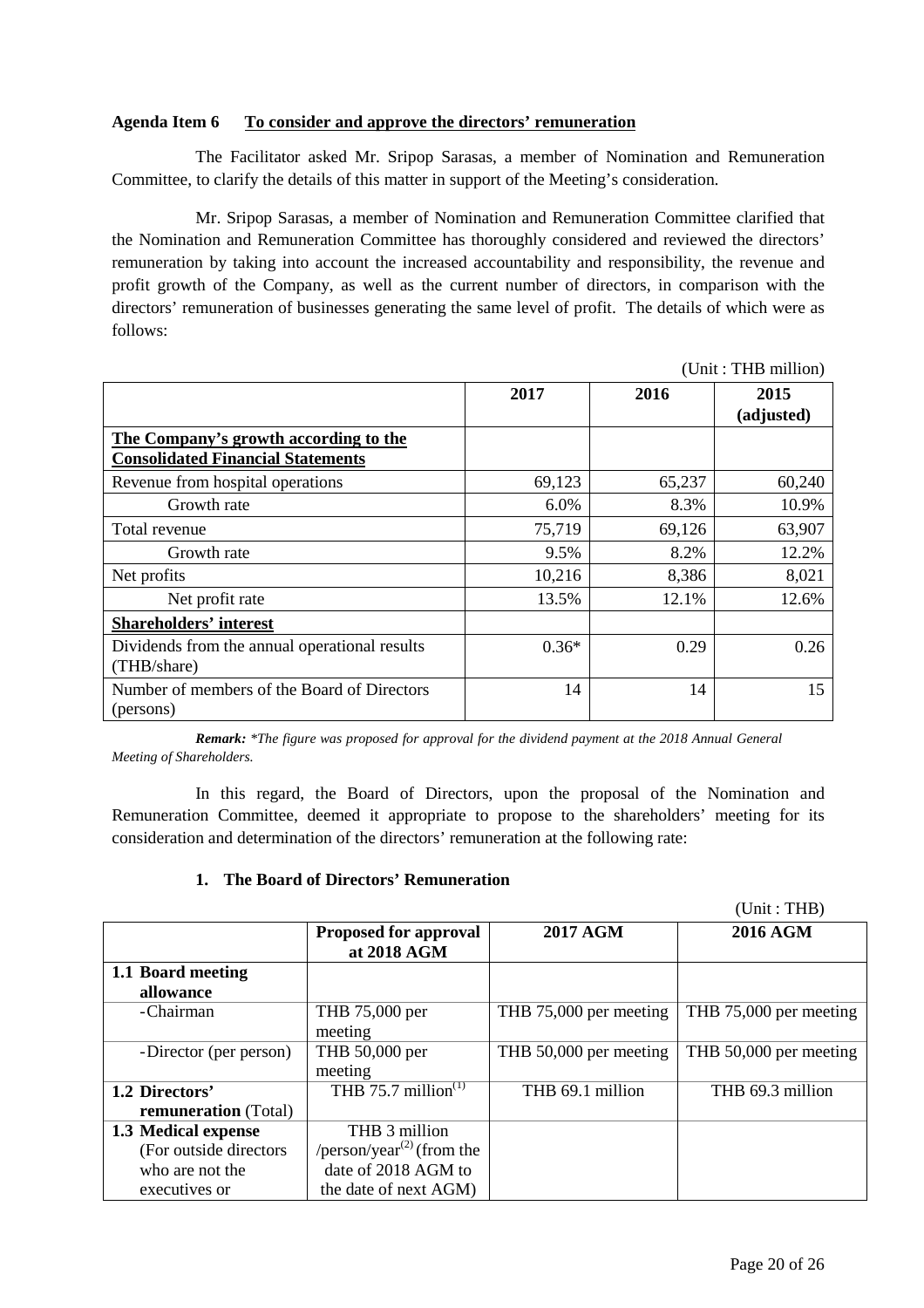|                         | <b>Proposed for approval</b><br>at 2018 AGM | <b>2017 AGM</b> | <b>2016 AGM</b> |
|-------------------------|---------------------------------------------|-----------------|-----------------|
| employees under         |                                             |                 |                 |
| employment contract of  |                                             |                 |                 |
| the Company, and the    |                                             |                 |                 |
| treatment at Bangkok    |                                             |                 |                 |
| Hospital and affiliated |                                             |                 |                 |
| hospitals only)         |                                             |                 |                 |

- (1) Director's Remuneration shall be allocated among themselves. The Company has determined the guidelines for calculating the remuneration of the Company directors, at the rate of 0.1 % of total revenue according to the consolidated financial statements of the Year 2017.
- (2) As of 11 April 2018, there are 7 outside directors who are not the executives or employees under employment contract of the Company, namely, Professor Emeritus Arun Pausawasdi, M.D., Professor Emeritus Santasiri Sornmani, M.D., Mr. Chavalit Sethameteekul, Mr. Weerawong Chittmittrapap, Mr. Kan Trakulhoon, Mr.Thongchai Jira-alongkorn and Mr. Arsa Sarasin.

**2. Subcommittees' remuneration:** the Audit Committee, the Executive Committee, the Nomination and Remuneration Committee, the Risk Management Committee, the Good Corporate Governance shall receive remuneration in the form of meeting allowances as follows:

| <b>Subcommittee</b>                                                     | <b>Proposed for approval</b><br>at 2018 AGM                    | <b>2017 AGM</b>         | <b>2016 AGM</b>         |
|-------------------------------------------------------------------------|----------------------------------------------------------------|-------------------------|-------------------------|
| 2.1                                                                     | <b>Meeting allowance of the Audit Committee</b>                |                         |                         |
| - Chairman                                                              | THB 105,000 per meeting                                        | THB 105,000 per meeting | THB 105,000 per meeting |
| - Member<br>(per person)                                                | THB 70,000 per meeting                                         | THB 70,000 per meeting  | THB 70,000 per meeting  |
| <b>Meeting allowance of the Executives</b><br>$2.2^{\circ}$             |                                                                |                         |                         |
| - Chairman                                                              | THB 90,000 per meeting                                         | THB 90,000 per meeting  | THB 90,000 per meeting  |
| - Member<br>(per person)                                                | THB 60,000 per meeting                                         | THB 60,000 per meeting  | THB 60,000 per meeting  |
| 2.3                                                                     | Meeting allowance of the Nomination and Remuneration Committee |                         |                         |
| - Chairman                                                              | THB 75,000 per meeting                                         | THB 75,000 per meeting  | THB 75,000 per meeting  |
| - Member<br>(per person)                                                | THB 50,000 per meeting                                         | THB 50,000 per meeting  | THB 50,000 per meeting  |
| 2.4                                                                     | <b>Meeting allowance of the Risk Management Committee</b>      |                         |                         |
| - Chairman                                                              | THB 75,000 per meeting                                         | THB 75,000 per meeting  |                         |
| - Member<br>(per person)                                                | THB 50,000 per meeting                                         | THB 50,000 per meeting  |                         |
| Meeting allowance of the Good Corporate Governance*<br>$2.5\phantom{0}$ |                                                                |                         |                         |
| - Chairman                                                              | THB 75,000 per meeting                                         |                         |                         |
| - Member<br>(per person)                                                | THB 50,000 per meeting                                         |                         |                         |

*Remark: \*The committee was established in accordance with the resolution of the Board of Directors Meeting No. 8/2017, convened on 30 August 2017.* 

The Facilitator gave the Meeting an opportunity to raise questions.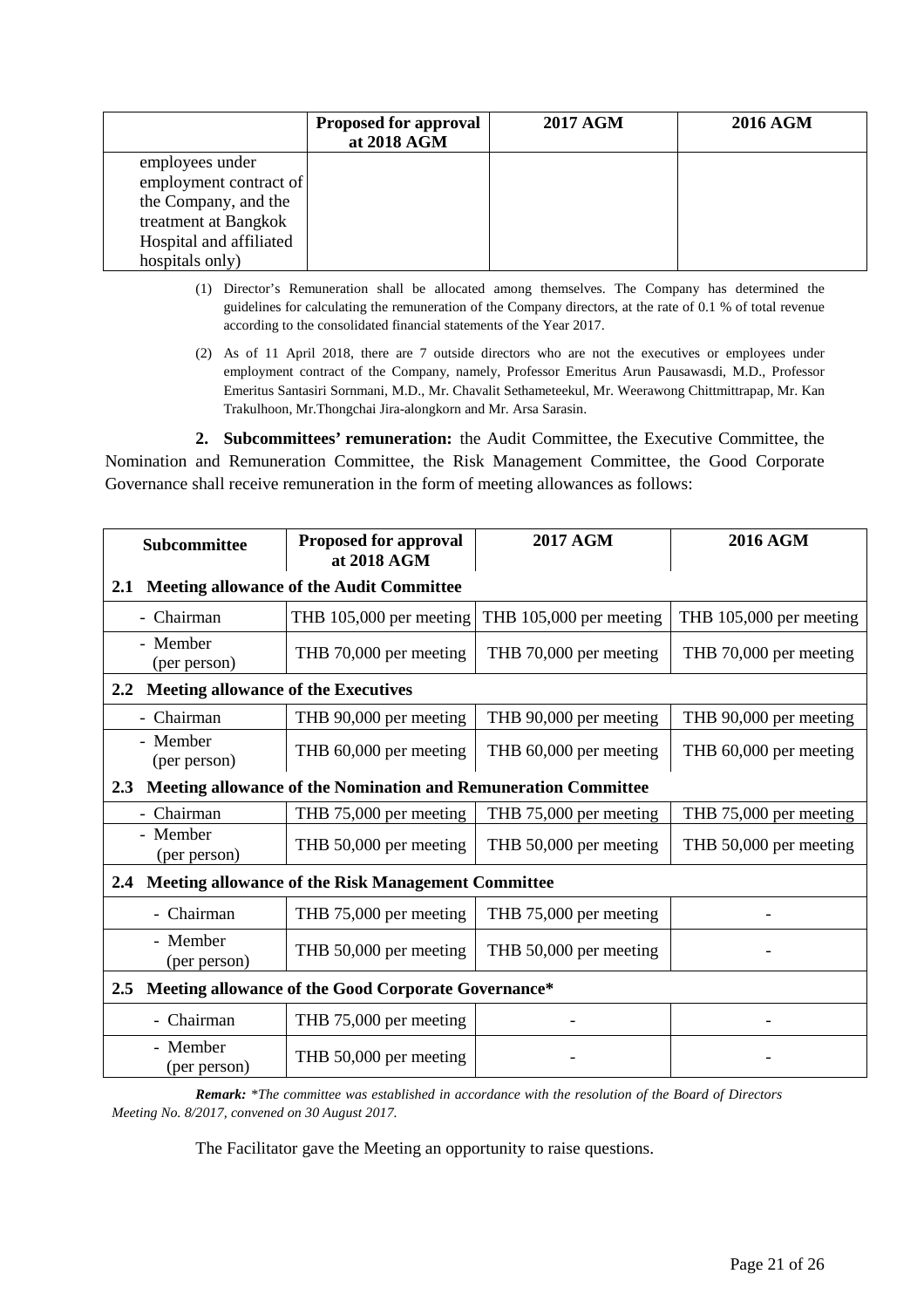As no shareholders raised questions, the Facilitator, therefore, requested the Meeting to vote on this agenda item.

The Secretary, therefore, informed the Meeting that the resolution shall be passed by the votes of no less than two-thirds cast by the shareholders attending the Meeting.

**Resolution:** After due consideration, the Meeting resolved to approve the determination of the directors' remuneration for the year 2018 at the rate as proposed in accordance with the following votes:

|                 | No. of votes   |       | Percentage* |
|-----------------|----------------|-------|-------------|
| Approved        | 10,987,550,171 | votes | 94.3437     |
| Disapproved     | 658,603,077    | votes | 5.6550      |
| Abstained       | 151,663        | votes | 0.0013      |
| Invalid ballots | $\theta$       | votes | 0.0000      |

*Remark:* \* The percentage is calculated based on the total number of votes of the shareholders attending the meeting.

#### **Agenda Item 7 To consider and appoint the auditors for 2018 and affix audit remuneration**

The Facilitator proposed that the Meeting appoint the auditors for the year 2018 and determine the audit fee, and asked Professor Emeritus Santasiri Sornmani, M.D., Chairman of the Audit Committee, to inform the Meeting of details of the auditors for its consideration.

Professor Emeritus Santasiri Sornmani, M.D., Chairman of the Audit Committee, to inform the Meeting that the Audit Committee had selected the auditors under the following criteria:

- 1. Knowledge, capability, and experience of the auditor;
- 2. Number of personnel and the experience of the team;
- 3. Reasonableness of the service fee compared to the market price; and
- 4. Independence of the auditors, and his/her office, as not having a relationship with and/or interests in the Company, its subsidiaries, the executives, major shareholders, or related persons of the aforementioned parties, so that the auditors will be able to give opinions independently to the Financial Statements of the Company and its subsidiaries.

Therefore, it is deemed appropriate to propose that the Meeting approve the appointment of the auditors from EY Office Limited as the Company's auditors for the year 2018, namely,

| List of auditors proposed for appointment<br>in this Meeting | <b>Certified Public</b><br><b>Accountant No.</b> | <b>Year commencing</b><br>signing as the auditor |
|--------------------------------------------------------------|--------------------------------------------------|--------------------------------------------------|
| 1. Mr. Wichart Lokatekrawee and/or                           | No. 4451                                         | 2011-2015                                        |
| Miss Kamontip Lertwitworatep and/or                          | No. 4377                                         | 2016-2017                                        |
| Miss Siriwan Suratepin and/or<br>3.                          | No. 4604                                         | $\overline{\phantom{0}}$                         |
| Mrs. Sarinda Hirunprasurtwutti                               | No. 4799                                         |                                                  |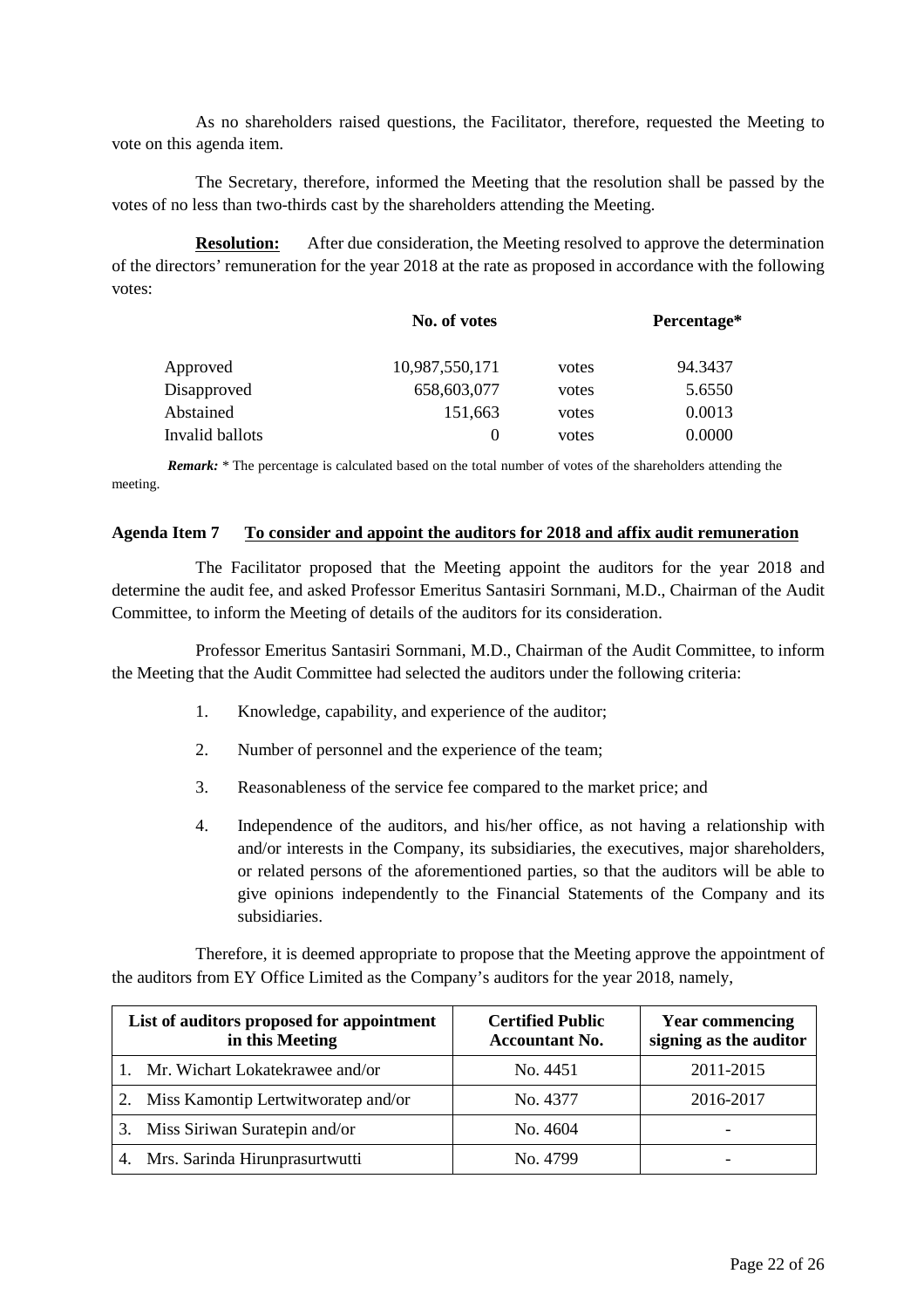In addition, the audit fee was determined in an amount of not exceeding THB 2.24 million, which was the same rate as the previous year. The details of the audit fee were as follows:

| <b>Audit Fee</b>         | 2018      | 2017      | 2016      |
|--------------------------|-----------|-----------|-----------|
| Audit fee for 3 quarters | 957,000   | 957,000   | 957,000   |
| Audit fee for the year   | 1,283,000 | 1,283,000 | 1,133,000 |
| <b>Total fee</b>         | 2,240,000 | 2,240,000 | 2,090,000 |

(Unit : THB)

The nominated auditors of the Company and its subsidiaries and EY Office Limited, the auditors' firm had no relationship with and/or interests in the Company and all of its subsidiaries/executives/major shareholders, or related persons of the aforementioned parties. In addition, the auditors showed independence in auditing and providing their professional opinions on the Financial Statements of the Company and its subsidiaries.

As no shareholders raised questions, the Facilitator, therefore, requested the Meeting to vote on this agenda item.

The Secretary, therefore, informed the Meeting that the resolution shall be passed by a majority vote of the shareholders attending the Meeting and casting their votes.

**Resolution:** After due consideration, the Meeting resolved to appoint Mr. Wichart Lokatekrawee, Certified Public Accountant No. 4451; and/or Miss Kamontip Lertwitworatep, Certified Public Accountant No. 4377; and/or Miss Siriwan Suratepin, Certified Public Accountant No. 4604; and/or Mrs. Sarinda Hirunprasurtwutti, Certified Public Accountant No. 4799 of EY Office Limited, as the auditors of the Company for the year 2018, and to approve the determination of the audit fee in the amount of THB 2.24 million, as proposed in accordance with the following votes:

|                 | No. of votes   |       | Percentage* |
|-----------------|----------------|-------|-------------|
| Approved        | 11,641,568,311 | votes | 99.9998     |
| Disapproved     | 26,162         | votes | 0.0002      |
| Abstained       | 4,705,138      | votes |             |
| Invalid ballots |                | votes |             |

*Remark:* \* The percentage is calculated based on the total number of votes of the shareholders attending the meeting and casting their votes.

# **Agenda Item 8 To consider and approve the amendment of the Company's articles of association**

 The Facilitator proposed that the Meeting consider and approve the amendment to Article 30 of Chapter 6 of the Articles of Association regarding the shareholders meeting in order to be in line with Section 100 of the Public Limited Companies Act B.E.2535 which had been amended by the Order of Head of the National Council for Peace and Order No. 21/2017 as follows: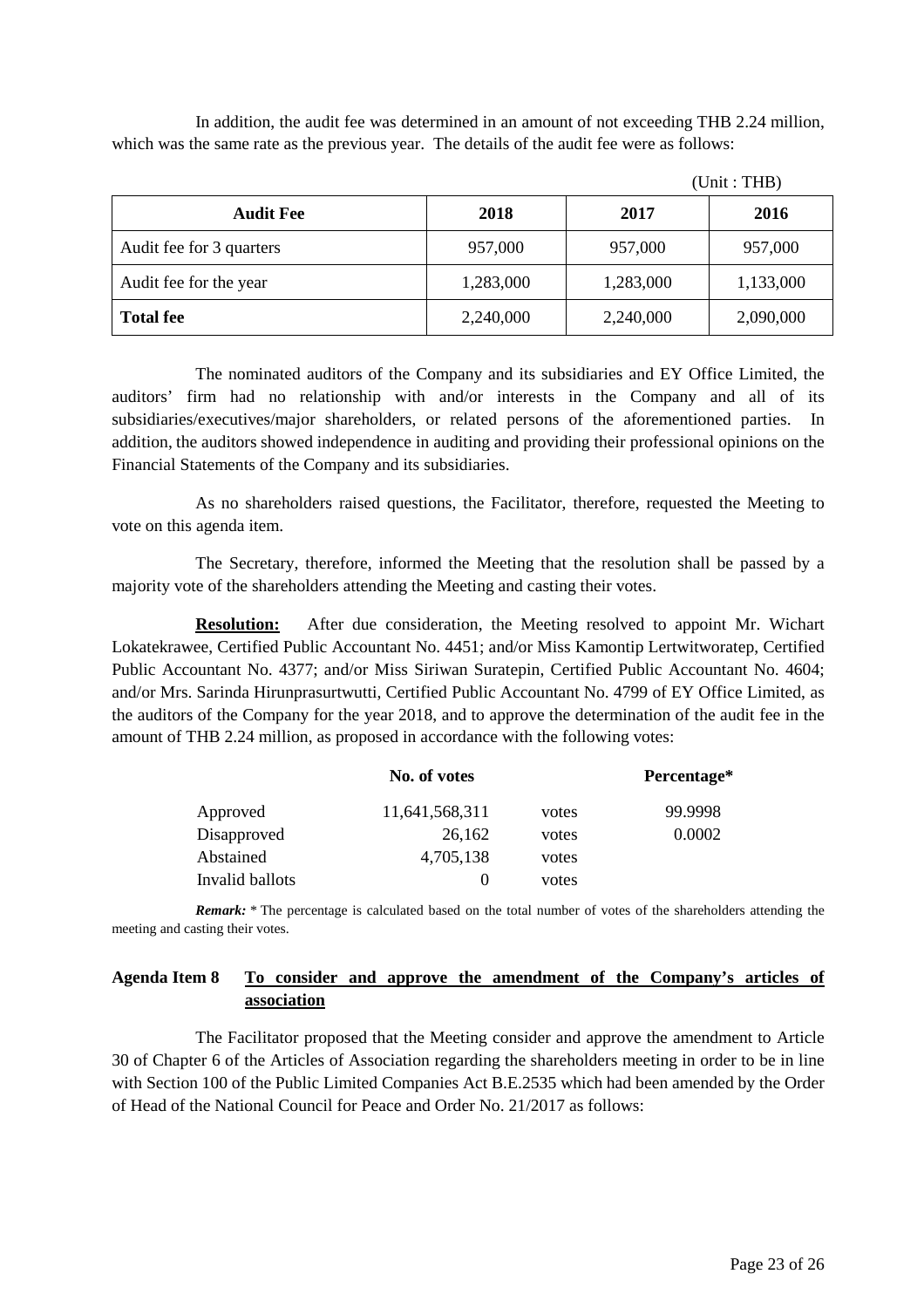| <b>Existing</b>                                                                                                                                                                                                                                                                                                                                                                                                                                                                                                                                                                                                                                                                                                                                                                                                           | <b>New</b>                                                                                                                                                                                                                                                                                                                                                                                                                                                                                                                                                                                                                                                                                                                                                                                                                                                                                                                                                                                                                                                                                                                                                             |
|---------------------------------------------------------------------------------------------------------------------------------------------------------------------------------------------------------------------------------------------------------------------------------------------------------------------------------------------------------------------------------------------------------------------------------------------------------------------------------------------------------------------------------------------------------------------------------------------------------------------------------------------------------------------------------------------------------------------------------------------------------------------------------------------------------------------------|------------------------------------------------------------------------------------------------------------------------------------------------------------------------------------------------------------------------------------------------------------------------------------------------------------------------------------------------------------------------------------------------------------------------------------------------------------------------------------------------------------------------------------------------------------------------------------------------------------------------------------------------------------------------------------------------------------------------------------------------------------------------------------------------------------------------------------------------------------------------------------------------------------------------------------------------------------------------------------------------------------------------------------------------------------------------------------------------------------------------------------------------------------------------|
| <b>Section 6 Shareholders' Meeting</b>                                                                                                                                                                                                                                                                                                                                                                                                                                                                                                                                                                                                                                                                                                                                                                                    | <b>Section 6 Shareholders' Meeting</b>                                                                                                                                                                                                                                                                                                                                                                                                                                                                                                                                                                                                                                                                                                                                                                                                                                                                                                                                                                                                                                                                                                                                 |
| 30.<br>Shareholders<br>Article<br>holding<br>shares<br>amounting to not less than one-fifth $(1/5)$ of the<br>total number of shares wholly sold or not less than<br>twenty-five (25) shareholders holding shares<br>amounting to not less than one-tenth of the total<br>number of shares wholly sold may submit their<br>names and request the board of directors in<br>writing to call for an extraordinary general<br>meeting of shareholders at any time, provided that,<br>the reasons of request for calling for such meeting<br>shall be clearly stated in the said written request.<br>In such an event, the board of directors shall<br>proceed to call for a shareholder meeting to be<br>held within a period of one (1) month from the<br>date of the receipt of such request from the said<br>shareholders. | One shareholder or more holding<br>Article 30.<br>shares amounting to not less than ten per cent of<br>the total number of shares sold may submit their<br>names and request the board of directors in<br>writing to call an extraordinary general meeting at<br>any time, provided that, the matters and the<br>reasons of request for calling for such meeting<br>shall be clearly stated in the said written request.<br>In such event, the board of director shall proceed<br>to call a shareholders meeting to be held within a<br>period of forty five days from the date of the<br>receipt of such request from the said shareholders.<br>If the board of directors does not summons the<br>meeting within the period specified in the first<br>paragraph, the requisitionist, or any other<br>shareholders amounting to the required number,<br>may themselves summon the meeting within forty<br>five days from the expiration of the period<br>specified in the first paragraph. In this case, the<br>shareholders' meeting is deemed being summoned<br>by the board of directors whereby the Company<br>shall bear necessary expense arising out of holding |
|                                                                                                                                                                                                                                                                                                                                                                                                                                                                                                                                                                                                                                                                                                                                                                                                                           | the meeting and facilitate the meeting as<br>appropriate.<br>In the event that, in any shareholders' meeting                                                                                                                                                                                                                                                                                                                                                                                                                                                                                                                                                                                                                                                                                                                                                                                                                                                                                                                                                                                                                                                           |
|                                                                                                                                                                                                                                                                                                                                                                                                                                                                                                                                                                                                                                                                                                                                                                                                                           | held by the requisition of the shareholders<br>pursuant to second paragraph, a quorum is not<br>constituted as prescribed in Article 33, the<br>shareholders in the second paragraph, shall jointly<br>be liable to the Company for expense incurred<br>from holding the meeting.                                                                                                                                                                                                                                                                                                                                                                                                                                                                                                                                                                                                                                                                                                                                                                                                                                                                                      |

As no shareholders raised any questions or proposed any amendment to the minutes, the Facilitator requested the Meeting to vote on this agenda item.

 The Secretary, therefore, informed the Meeting that the resolution shall be passed by votes of no less than three-quarters of the total votes cast by the shareholders attending the Meeting and eligible to vote.

**Resolution:** After due consideration, the Meeting resolved to approve the amendment to Article 30 of the Articles of Association of the Company as proposed, in accordance with the following votes: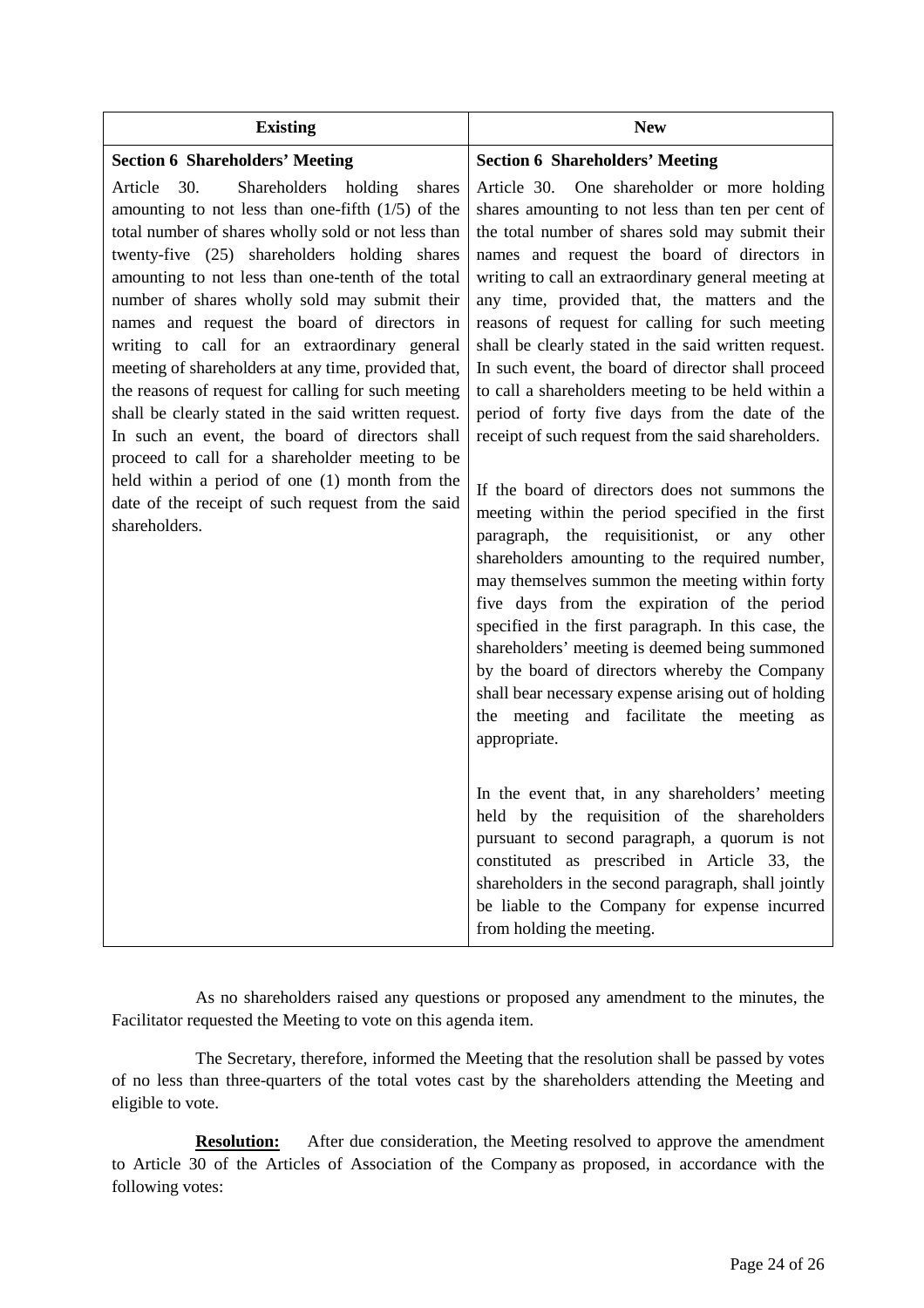|                        | No. of votes   |       | Percentage* |
|------------------------|----------------|-------|-------------|
| Approved               | 11,645,911,471 | votes | 99.9977     |
| Disapproved            |                | votes | 0.0000      |
| Abstained              | 264,340        | votes | 0.0023      |
| <b>Invalid Ballots</b> |                | votes |             |

*Remark:* \* The percentage is calculated based on the total number of votes of the shareholders attending the meeting and eligible to vote.

#### **Agenda Item 9 To consider other matters (if any)**

The Facilitator informed the Meeting that all of the agenda items as specified in the notice calling this Meeting had been duly discussed. The Facilitator then gave the shareholders an opportunity to raise questions and make additional suggestions.

Mr. Sumet Ueng-poonsawat, a shareholder, asked the following questions:

1. Is there any use of automation robots in providing medical services?

2. In order to accommodate the expansion of business, how does the hospital prepare itself with regard to its medical personnel? Is there any cooperation between the educational institutions and affiliated companies?

Miss Poramaporn Prasarttong-Osoth M.D., a member of the Executive Committee, clarified that the use of automation robots in medical services may include both the use of robots in medical practices and the use of automatic systems in medical practices. Although the Company used to use an automation robot to assist in medical operations, we could also use an automatic system, for example, the unit dose in the administration of medicine to a patient who is explicitly identified, to improve the safety in the medical treatment and to mitigate the risks incurred due to human errors. Nevertheless, the use of automation robots is still subject to limitations and requires further developments. For the other issue with respect to the preparation of medical personnel, the Company has been arranging trainings, coordinating with universities, both local and overseas, inventing new innovations, together with the affiliated companies, such as sharp disposal bin, which take up less space, reduce medical wastes, and result in better safety for the users, whereby the new innovations are a result of the cooperation between the Company and Siam Cement Group Public Company Limited (SCG), as well as holding a technical specialist conference every year. For the past 2-3 years, the Company has also encouraged its internal personnel to come up with new innovations to be used in medical practice by arranging a contest and giving out innovation rewards.

 Miss Rangsima Sanghiranwattana, a shareholder, asked how the language skills of the staff are and whether the Company prepares itself to accommodate foreign patients?

 Mr. Prasert Prasarttong-Osoth, M.D., Chief Executive officer and President, explained that with respect to the preparedness of the language skills of the staff, the Company is now supporting and providing language training for the staff in order for them to be able to clearly communicate with the patients and understand more the needs of the patients, which will be beneficial to the treatment and services, as the hiring of interpreters is still subject to a lot of limitations with regard to the identification of the patients' symptoms.